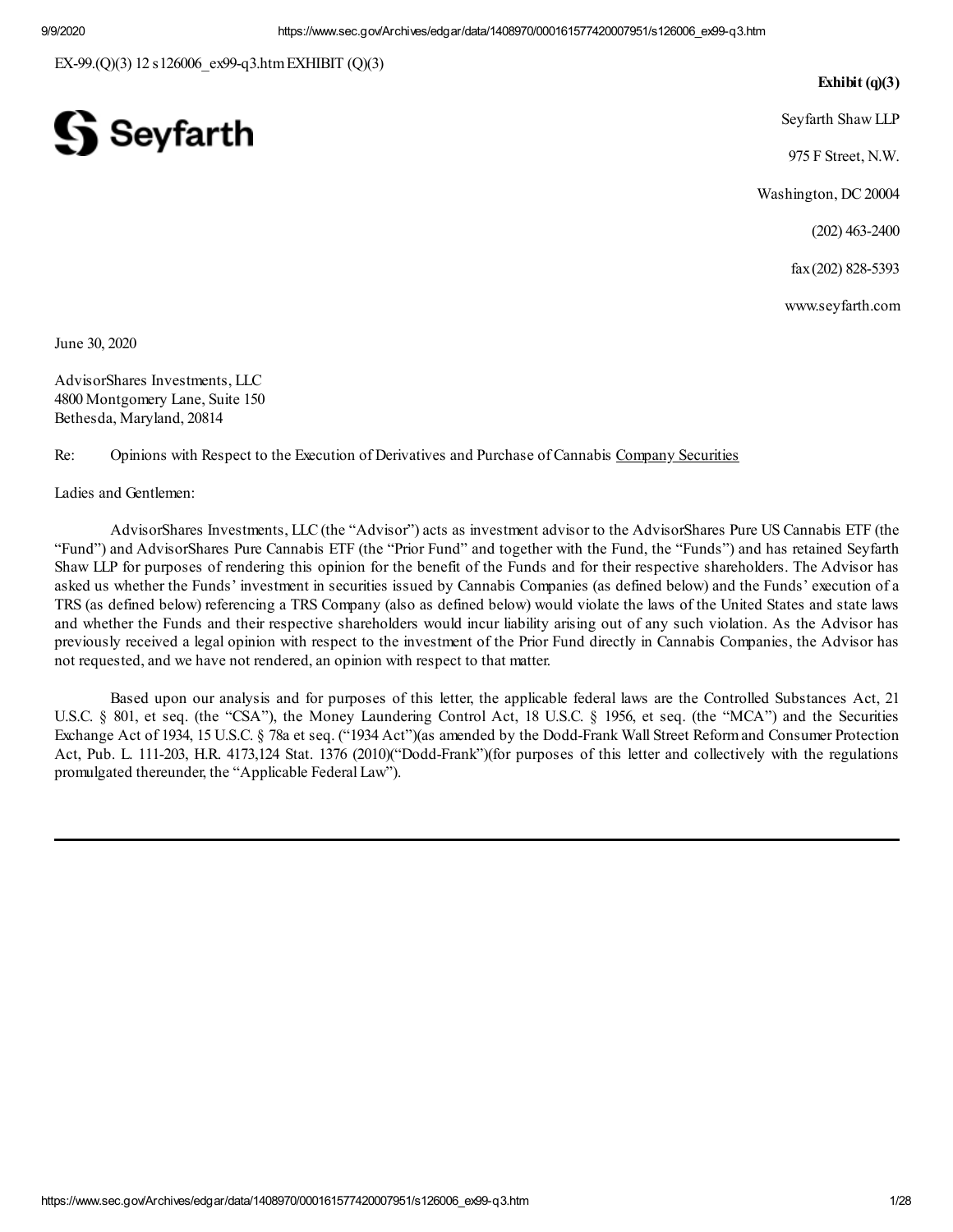As described more fully below, our opinion is that the Fund and its shareholders will not violate the CSA and MCA for the Fund's purchase of securities issued by companies which participate in the cannabis industry in full compliance with state law. We are also of the opinion that, assuming full compliance with state law by the TRS Company referenced in a cash-settled total return swap ("TRS") (for the reasons stated on page 11 of this letter, we do not focus on state law and as we state in footnote 23, we are aware of no federal investigation of any such Cannabis Company or TRS Company): (i) the TRS Documentation (as defined below) should create legal, valid and binding obligations under New York law with respect to the Funds and their respective counterparties to a TRS; (ii) The TRS should not be rendered unenforceable due to a violation of the CSA; (iii) the Funds should not have ownership, pursuant to Rule 13d-3 promulgated under the 1934 Act, with respect to the TRS Company; and (iv) the Funds and their respective shareholders should incur no regulatory exposure or regulatory liability solely because a court of competent jurisdiction in the future holds that the TRS violates the CSA or the 1934 Act and in the event that the federal government declares at some future time that the TRS violates the CSA, the Funds and each of their TRS counterparties can terminate the TRS on a no-fault basis and use mid-market values calculated pursuant Section 6(e) of the ISDA Master Agreement. These opinions are being provided for inclusion with the Funds' respective Registration Statements filed on Form N-1A (the "Registration Statements" and each a "Registration Statement"). Our opinions are subject to the assumptions, qualifications and limitations set forth herein as of the date of this opinion letter.

Our opinions are expressed herein solely with respect to Applicable Federal Law and are based on these laws as in effect on the date hereof and not the law of any other jurisdiction. Our opinions expressed below are based upon Applicable Federal Law and rely upon the law, as amended and now in effect, and in all respects are subject to and may be limited by future legislation, regulations, guidance, formal and informal interpretations and/or case law. The opinions expressed herein represent our reasonable professional judgment as to the matters of law addressed herein, based upon the facts presented or assumed, and are not a guarantee that a court or regulator will reach any particular result.

In connection with this opinion letter, we have examined and relied upon the originals, or copies certified or otherwise identified to our satisfaction, of such records, documents, certificates, agreements and other instruments as in our judgment are necessary or appropriate to enable us to render the opinion expressed below. As to certain factual matters, we have relied upon certificates of officers of the Advisor and have not sought to independently verify such matters. For the purposes of this opinion letter, the Advisor supplied us with a list of companies in which the Funds may invest as of the date of this letter and we have not confirmed full compliance with applicable state law by such companies but assume such compliance for purposes of reaching conclusions and rendering the opinions in this letter. Our opinions also assume that the Funds will invest in securities and that the Funds will each execute a TRS in full compliance with the Funds' respective publicly disclosed investment guidelines.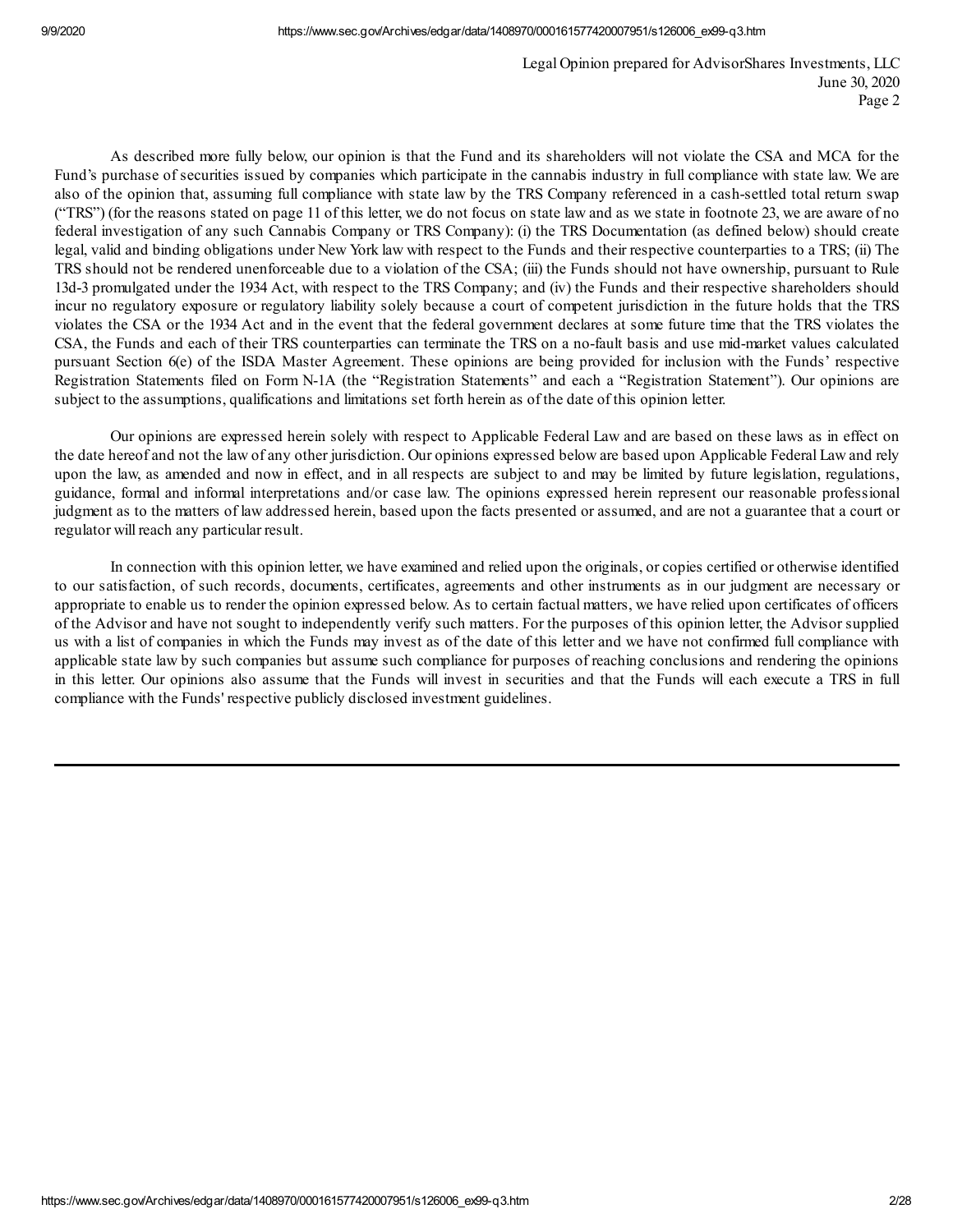We have examined certain publicly available information regarding the companies in which the Advisor informs us the Funds intend to invest, or reference in a TRS, as of the date of this opinion letter. We have examined what has been made available to us with respect to the various business relationships/interests of the target investments to determine if their businesses violate Applicable Federal Law by assessing if they are engaged in the growth, cultivation and/or sale of cannabis in the United States. In this regard, we have solely reviewed publicly available filings available through the Securities and Exchange Commission ("SEC"). The following opinions solely rely upon the review of the information available in the public resources noted above in this paragraph. We have not reviewed the target investments with respect to their compliance with the laws of any country or other jurisdiction except as noted above in this paragraph.

This opinion letter is limited to the matters stated herein, and no opinion is implied or may be inferred beyond the matters expressly stated. This opinion letter is given as of the date hereof, and we expressly disclaimany obligation to update orsupplement our opinions contained herein to reflect any facts or circumstances that may hereafter come to our attention or any changes in laws or regulations or reported decisions that may hereafter occur or be published. Unless otherwise stated, when we use the term "invest" (or derivations thereof, *e.g.*, "investment") in this letter, we mean the purchase of a security and the execution and settlement of a "securitybased swap," as such termis defined in Section 3(a)(68) of the 1934 Act.

We express no opinion as to the law of any other jurisdiction that may be applicable to the subject matter hereof. We are not rendering any opinion as to compliance with any federal, state, or local law, rule or regulation relating to securities, or to the sale or issuance thereof.

## **FACTUALBACKGROUND FOR OPINION**

### **Description of the AdvisorShares Pure US Cannabis ETF's principal investmentstrategy**

The Fund's principal investment strategy as presently stated in the Fund's Registration Statement or as otherwise represented to us by the Advisor is as follows:

The Fund seeks to invest 80% of its net assets in exchange traded equity securities of companies that derive at least 50% of their net revenue from the marijuana and/or hemp business ("Cannabis Companies") and in total return swaps that have economic characteristics similar to such securities. Currently, the contemplated investments in Cannabis Companies are in the United States and will be purchased on regulated, major stock exchanges, such as the New York Stock Exchange and Nasdaq Stock Market. The Fund may also invest in securities of companies that, in the opinion of the Advisor, may have current or future revenues from cannabis-related business or that are registered with the United States Drug Enforcement Agency ("DEA") specifically for the purpose of handling marijuana for lawful research and development of cannabis or cannabinoidrelated products.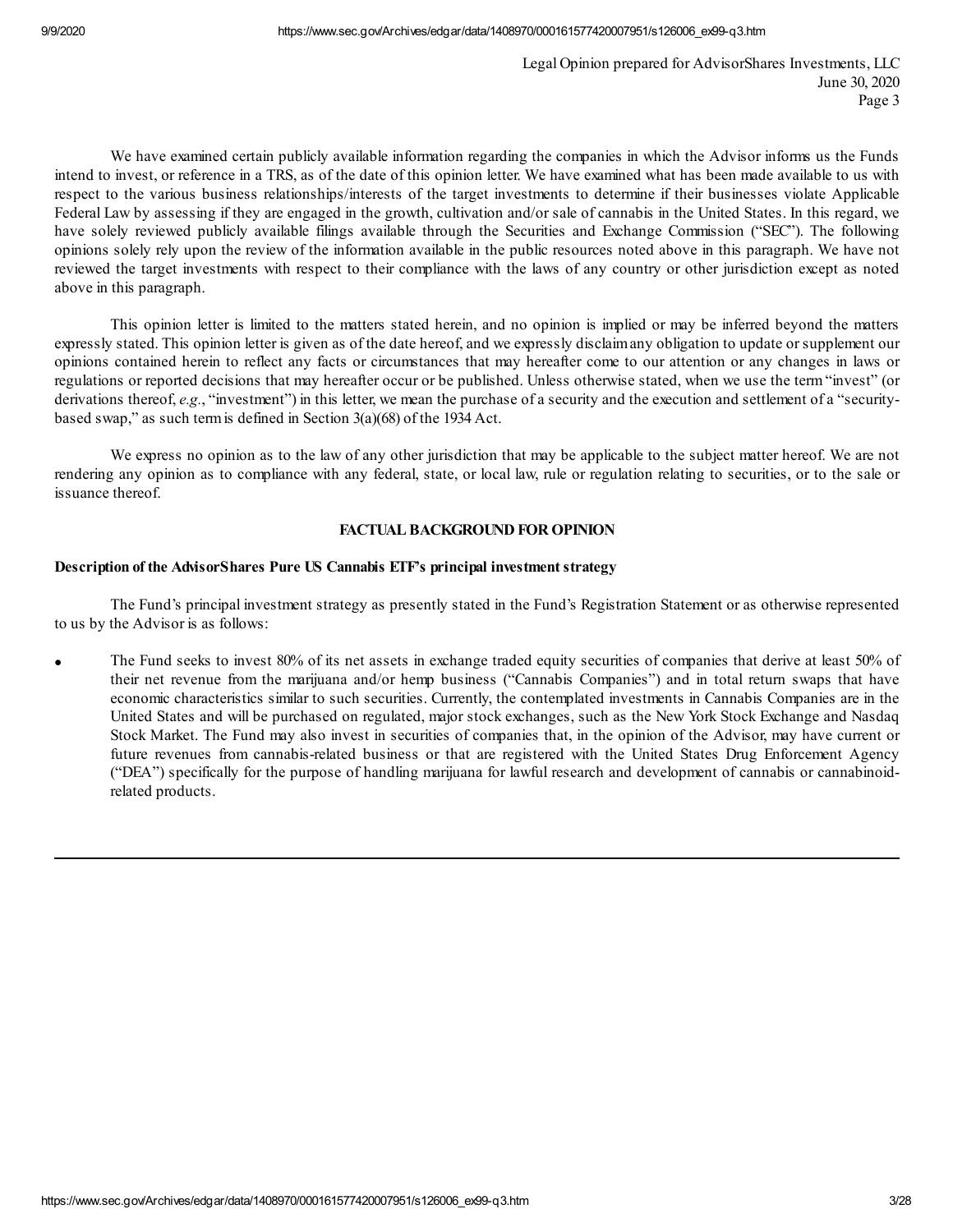- · The Cannabis Companies that the Fund seeks to invest in include those that are exchange traded and legally participate in activities supporting the cannabis industry, including, for example, agriculture, biotechnology, pharmaceuticals, real estate, retail, and finance. These Cannabis Companies may relate to the "cannabis" or "marijuana" (terms that are used interchangeably) side of the industry, or the "hemp" side of the industry.<sup>1</sup>
- The Fund will concentrate at least 25% of its investments in the pharmaceuticals, biotechnology and life sciences industry group within the health care sector. The Fund will only invest in such Cannabis Companies with a presence in the U.S. if its activities are properly licensed and legal under applicable U.S. federal, state, and local laws.
- While the Fund will primarily invest in exchange–listed securities of mid- and small-capitalization companies, the Advisor may also seek investment opportunities through initial public offerings.

The Advisor has further represented to us that the following principles that are reflected in the Fund's Registration Statement's Statement of Additional Information will be adhered to in selecting investments for the Fund:

- The Fund will not invest in any Cannabis Company that grows, produces, distributes, or sells cannabis or products derived from cannabis in a country, state, province, locality or other political subdivision where this activity is illegal under applicable law.
- Cannabis Companies do not include companies that grow, produce, distribute, or sell cannabis or products derived from cannabis inside the U.S. This is the case regardless of whether such a company is listed on a U.S. exchange or an exchange in a country where cannabis is legal.

<sup>1</sup> Botanically, hemp and marijuana/cannabis come from the same species of plant, *Cannabis sativa*, but from different varieties or "cultivars" that have been bred for different uses. In fact, hemp and marijuana/cannabis are genetically distinct forms of the plant that differ by their use, chemical makeup, and differing cultivation practices. While "marijuana/cannabis" generally refers to the psychotropic drug that is high in delta-9-tetrahydrocannabinol ("THC") content, growers cultivate low-THC hemp for use in the production of products, including foods and beverages, personal care products, nutritional supplements, fabrics, textiles, paper, construction materials, and other manufactured goods. Since December 2018, hemp is not specifically illegal under the CSA, though it remains subject to considerable regulation and may be illegal understate law in some states.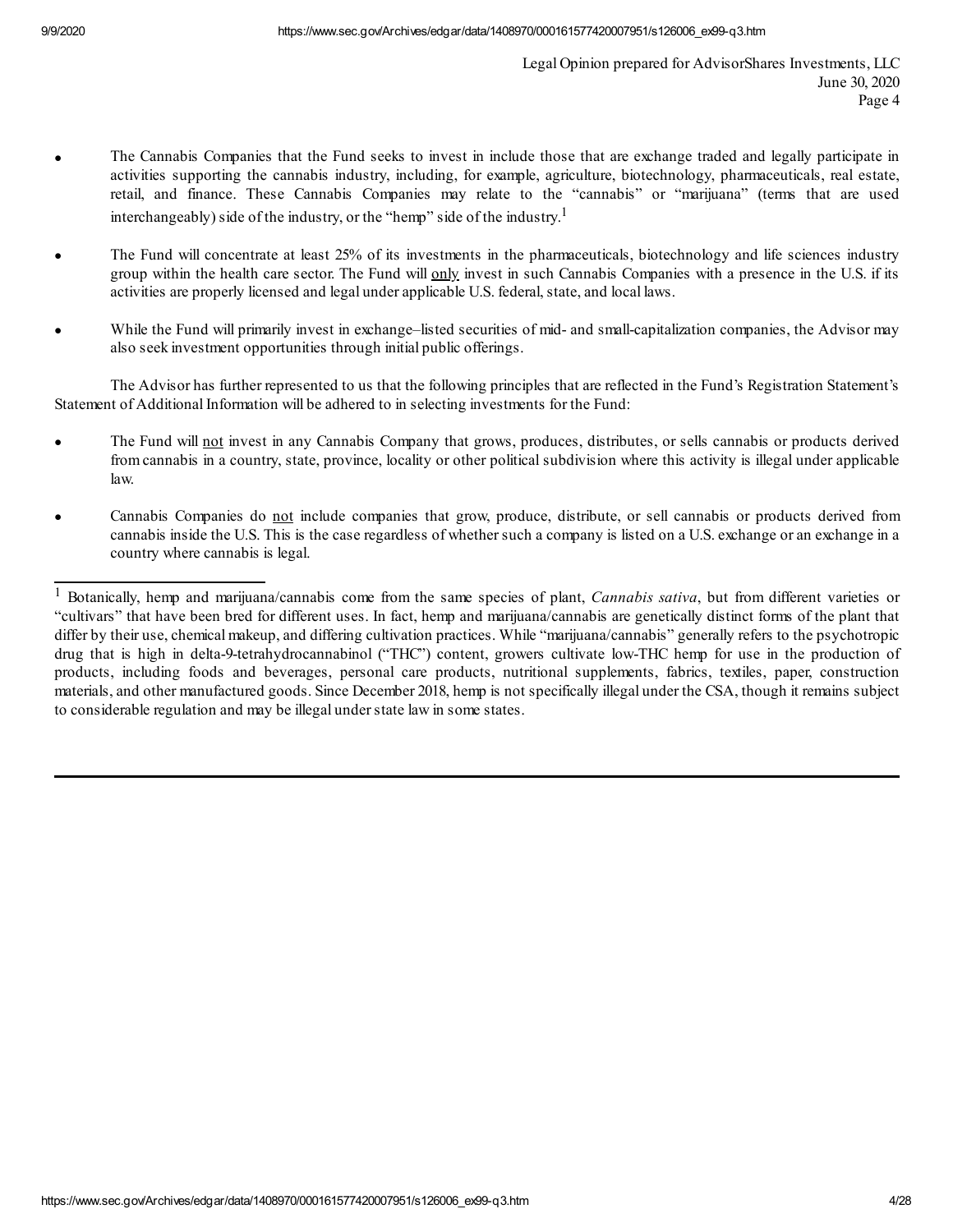- Cannabis Companies do not include companies that grow, produce, distribute, or sell cannabis or products derived from cannabis both in a country where its activities are entirely legal and in the U.S. where its activities are legal under state and local law but not under U.S. federal law.
- · Cannabis Companies only supply products and/or perform activities that are legal under applicable national and local laws, including U.S. federal, state, and local laws. Cannabis Companies may, however, supply such products and perform such activities in the U.S. to companies that grow, produce, distribute, or sell cannabis or products derived from cannabis in a manner that is legal under state and local law but not under U.S. federal law.
- · Cannabis Companies with a presence in the U.S. may engage in pharmaceutical activities and/or grow, produce, distribute, or sell hemp or products derived from hemp but only if such activities are properly licensed and legal under applicable U.S. federal, state, and local laws.
- · If, after acquiring a Cannabis Company's securities, the Advisor identifies or becomes aware that holding a particular Cannabis Company's securities would violate Applicable Federal Law, the Fund will promptly sell that position.

## **Description of the AdvisorShares Pure Cannabis ETF's principal investmentstrategy**

The Prior Fund's principal investment strategy as presently stated in the Prior Fund's Registration Statement or as otherwise represented to us by the Advisor is as follows:

- The Prior Fund seeks to invest 80% of its net assets in exchange traded equity securities of Cannabis Companies and in total return swaps that have economic characteristics similar to such securities. Currently, the contemplated investments in Cannabis Companies are primarily in Canada and the United States and will be purchased on regulated, major stock exchanges, such as the New York Stock Exchange, Nasdaq Stock Market, TSX Exchange, and TSX Venture Exchange).
- The Cannabis Companies that the Prior Fund seeks to invest in include those that are exchange traded and legally participate in activities supporting the cannabis industry, including, for example, agriculture, biotechnology, pharmaceuticals, real estate, retail, and finance. These Cannabis Companies may relate to the "cannabis" or "marijuana" side of the industry, or the "hemp" side of the industry.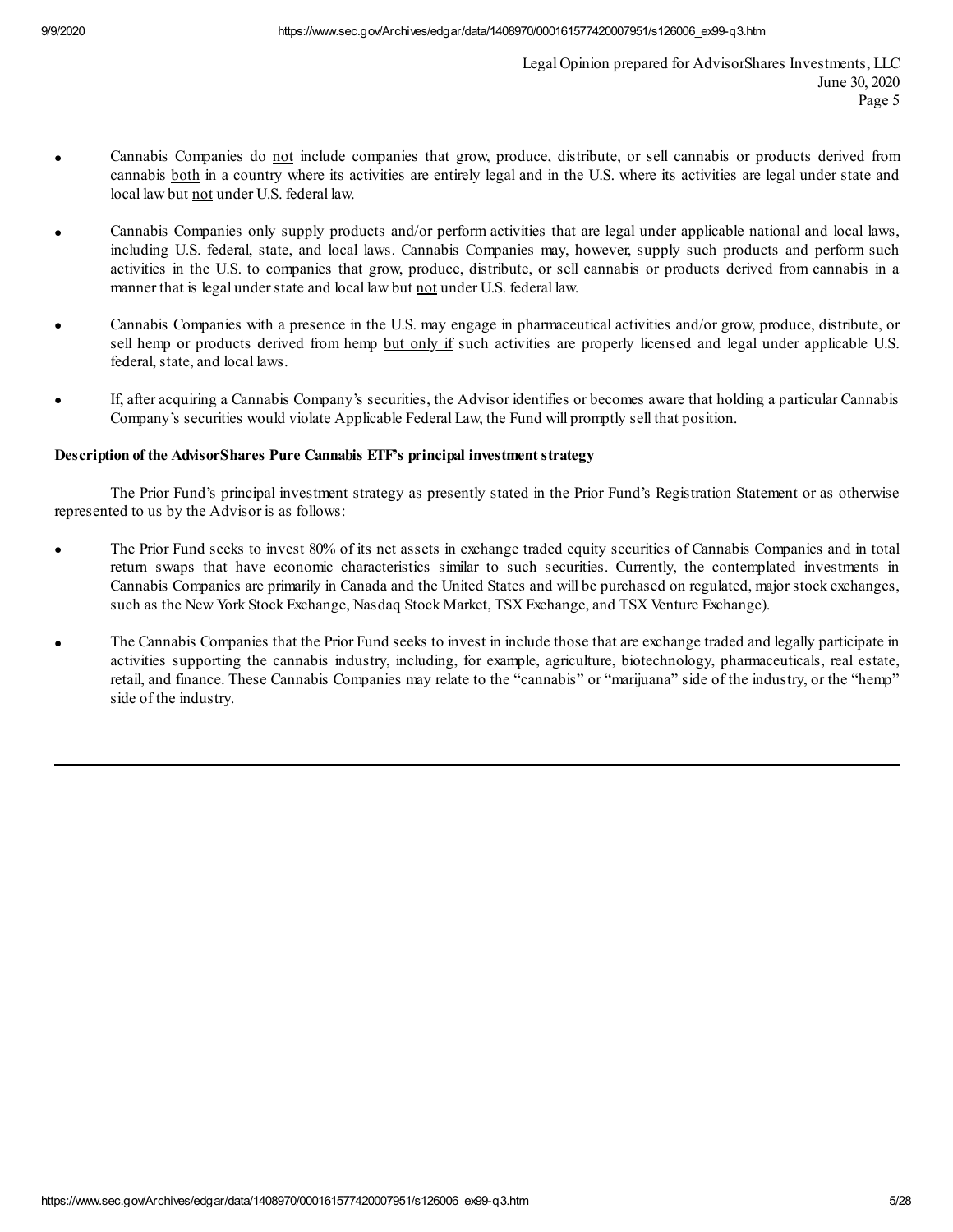- · The Prior Fund will concentrate at least 25% of its investments in the pharmaceuticals, biotechnology and life sciences industry group within the health care sector. The Fund will only invest in such Cannabis Companies with a presence in the U.S. if its activities are properly licensed and legal under applicable U.S. federal, state, and local laws.
- While the Prior Fund will primarily invest in exchange–listed securities of mid- and small-capitalization companies, the Advisor may also seek investment opportunities through initial public offerings.

The Advisor has further represented to us that the following principles that are reflected in the Prior Fund's Registration Statement's Statement of Additional Information will be adhered to in selecting investments for the Prior Fund:

- The Prior Fund will not invest in any Cannabis Company that grows, produces, distributes, or sells cannabis or products derived from cannabis in a country, state, province, locality or other political subdivision where this activity is illegal under applicable law.
- Cannabis Companies do not include companies that grow, produce, distribute, or sell cannabis or products derived from cannabis inside the U.S. This is the case regardless of whether such a company is listed on a U.S. exchange or an exchange in a country where cannabis is legal.
- Cannabis Companies do not include companies that grow, produce, distribute, or sell cannabis or products derived from cannabis both in a country where its activities are entirely legal and in the U.S. where its activities are legal under state and local law but not under U.S. federal law.
- Cannabis Companies do not include those companies whose securities trade on the Canadian Securities Exchange ("CSE").
- · Cannabis Companies only supply products and/or perform activities that are legal under applicable national and local laws, including U.S. federal, state, and local laws. Cannabis Companies may, however, supply such products and perform such activities in the U.S. to companies that grow, produce, distribute, or sell cannabis or products derived from cannabis in a manner that is legal under state and local law but not under U.S. federal law.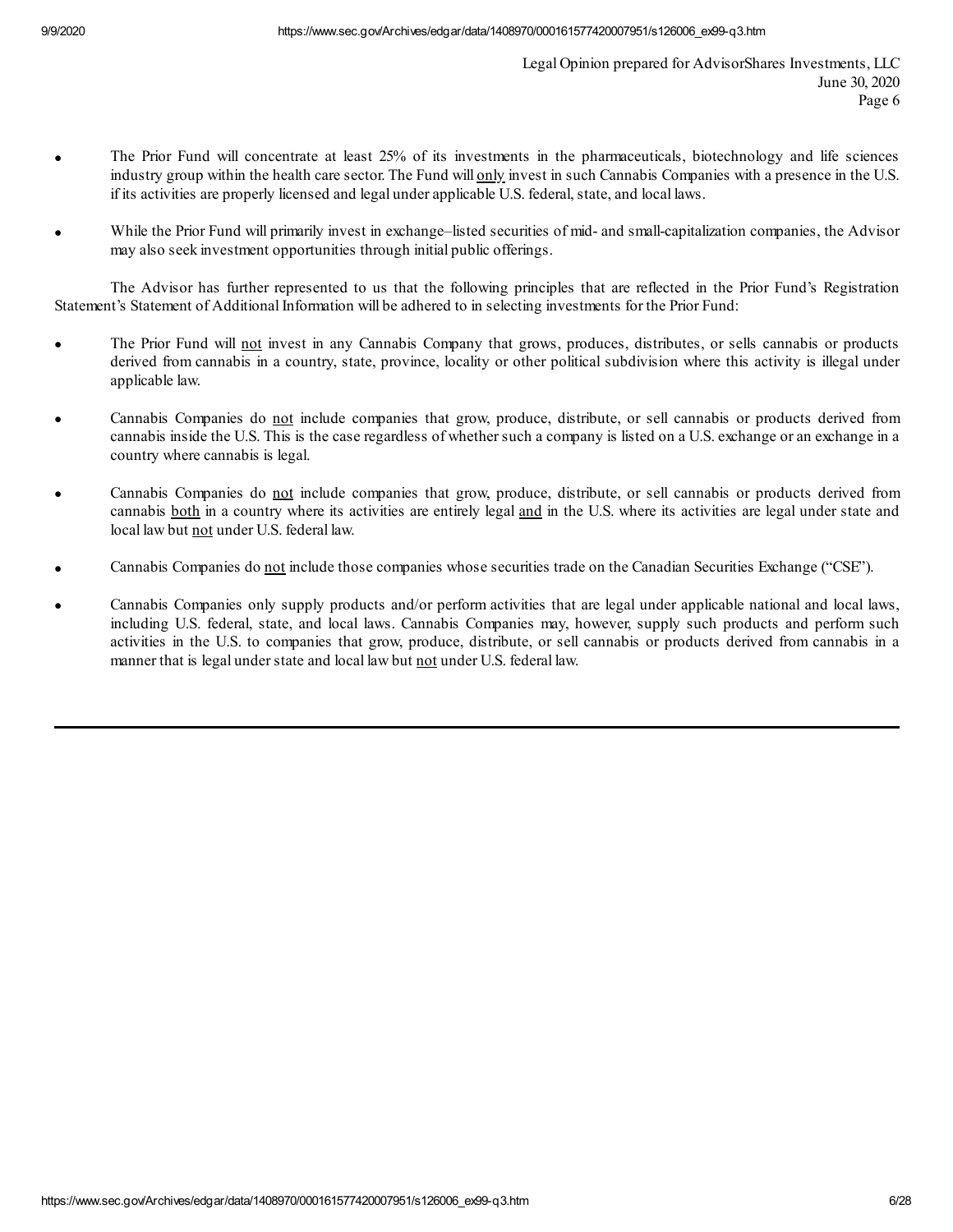- · Cannabis Companies with a presence in the U.S. may engage in pharmaceutical activities and/or grow, produce, distribute, or sell hemp or products derive from hemp but only if such activities are properly licensed and legal under applicable U.S. federal, state, and local laws.
- · If, after acquiring a Cannabis Company's securities, the Advisor identifies or becomes aware that holding a particular Cannabis Company's securities would violate Applicable Federal Law, the Prior Fund will promptly sell that position.

#### **Detailedinformation on exchange tradedsecurities utilizedby the Fund**

The Fund will directly invest in companies that list their securities on exchanges that require compliance with all laws, rules and regulations applicable to their business, including U.S. federal laws. The current exchanges identified by the Fund that meet these requirements are the New York Stock Exchange ("NYSE") Nasdaq Stock Market ("Nasdaq"), TSX Exchange, ("TSX") and TSX Venture Exchange ("TSX Venture").

The NYSE and NASDAQ are national securities exchanges that are registered with the SEC under Section 6 of the Securities Exchange Act of 1934. Before a company's securities can trade on a U.S. exchange, the company must register that class of securities with the SEC under Section 12(b) of the Exchange Act.

Further information on each of these exchanges is as follows:

### **NYSE**

The NYSE is a worldwide market that lists roughly 70% of U.S. securities. The NYSE acquired the American Stock Exchange in 2008 (now known as NYSE American or NYSE MKT). The NYSE MKT is open to listing companies involved in the cannabis industry who are involved in biotech (22nd Century Group: XXII; AbbVie: ABBV); investment in the industry outside of United States (Canopy Growth Corp.: CGC; Compass Diversified Holdings: CODI; ETFMGAlternative Harvest: MJ); the agricultural sector (Level Brands, Inc.: LEVB; Scott's Miracle Grow Co.: SMG); and the real estate sector (Innovative Industrial Properties, Inc.: IIPR). United States based companies that "touch the plant" (*i.e*., those that grow or distribute cannabis) are not eligible to list at this time. Canadian and other non-U.S. companies whose cannabis related activities are legal in their home jurisdiction are eligible to list if they meet the exchange's listing requirements, such as number of shareholders, earnings and stock price. The NYSE governs listing requirements and continued listing requirements. Listing issuers must comply with its agreements with the NYSE and SEC requirements in all material respect.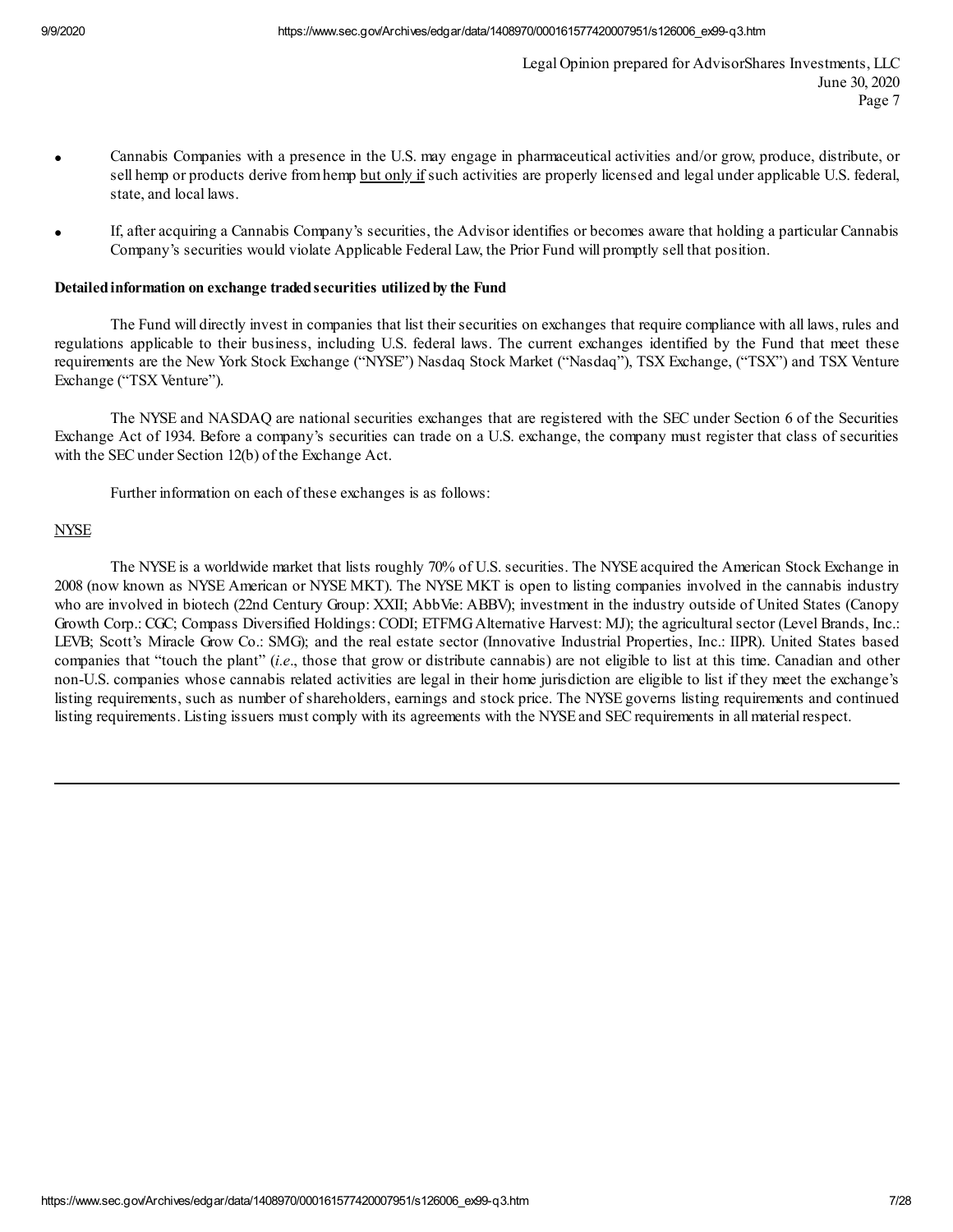Further, NYSE Regulation ("NYSER") is responsible for monitoring activities on the NYSE's equities, options, and bonds markets – *i.e.*, the New York Stock Exchange LLC (equities and bonds), NYSE Arca, Inc. (equities and options), NYSE American LLC (equities and options) and NYSE National, Inc. (equities) (collectively, the "NYSE Exchanges") – and for addressing non-compliance with the NYSE Exchanges' rules and federal securities laws. NYSER enforces both the NYSE Exchanges' and their members' compliance with NYSE Exchange rules and applicable federal securities requirements. It also monitors and enforces listed companies' compliance with applicable listing standards of the NYSE Exchanges. By performing these duties, NYSER supports the NYSE Exchanges' efforts to promote just and equitable principles of trade, encourage free and open markets, and protect investors and the public interest. Many of these regulatory functions are performed directly by NYSER; others are performed by FINRA or other self-regulatory organizations pursuant to a regulatory services agreement, national market systemplans, or other arrangements.

### NASDAQ

The Nasdaq Stock Market requires the companies listing on its exchange to comply with U.S. federal laws. The following paragraph below is fromits website under FAQ:

In determining whether to initially list a company or continue a company's listing when it changes its business activities, Nasdaq does not make subjective or value judgements about the business the company operates. However, Nasdaq cannot initially list or continue the listing of a company whose current or planned activities are in violation of U.S. federal law or the law in a jurisdiction where the company operates. In assessing the legality of a company's activity, Nasdaq largely relies on the risk factors and other disclosures made in the company's filings with the Securities and Exchange Commission, although Nasdaq may also request additional information from the company where necessary.<sup>2</sup>

## TSX

The TSX is the 12th largest exchange in the world by market capitalization. On October 16, 2017, the TSX issued Staff Notice 2017-0009 (the "Staff Notice")<sup>3</sup> regarding listed companies engaged in the marijuana business, whether directly or indirectly, in the United States. The Staff Notice states the general requirements that the business of applicants or listed issuers "will be conducted (i) with integrity and in the best interests of the issuer's security holders and the investing public, and (ii) in compliance with the rules and regulations of TSX and all regulatory bodies having jurisdiction." Due to the significant number of inquiries received regarding entities engaging in activities related to the cultivation, distribution or possession of marijuana in the U.S. ("Subject Entities"), TSX issued the Staff Notice to provide clarity regarding the application of the requirements to applicants and listed issuers in the marijuana sector. The Staff Notice notes that although a number of U.S. states have legalized the cultivation, distribution or possession of marijuana subject to various conditions, marijuana remains a Schedule I drug under the CSA. More specifically, it is illegal under U.S. federal law to cultivate, distribute or possess marijuana, and financial transactions involving proceeds generated by, or intended to promote, marijuana-related business activities in the U.S. may form the basis for prosecution under applicable U.S. federal money-laundering legislation.

<sup>2</sup> Available at https://listingcenter.nasdaq.com/Material\_Search.aspx?cid=34&mcd=LQ (Identification No. 1474).

<sup>&</sup>lt;sup>3</sup> See Staff Notice 2017-0009 dated October 16, 2017 available at https://decisia.lexum.com/tsx/sn/en/item/454533/index.do.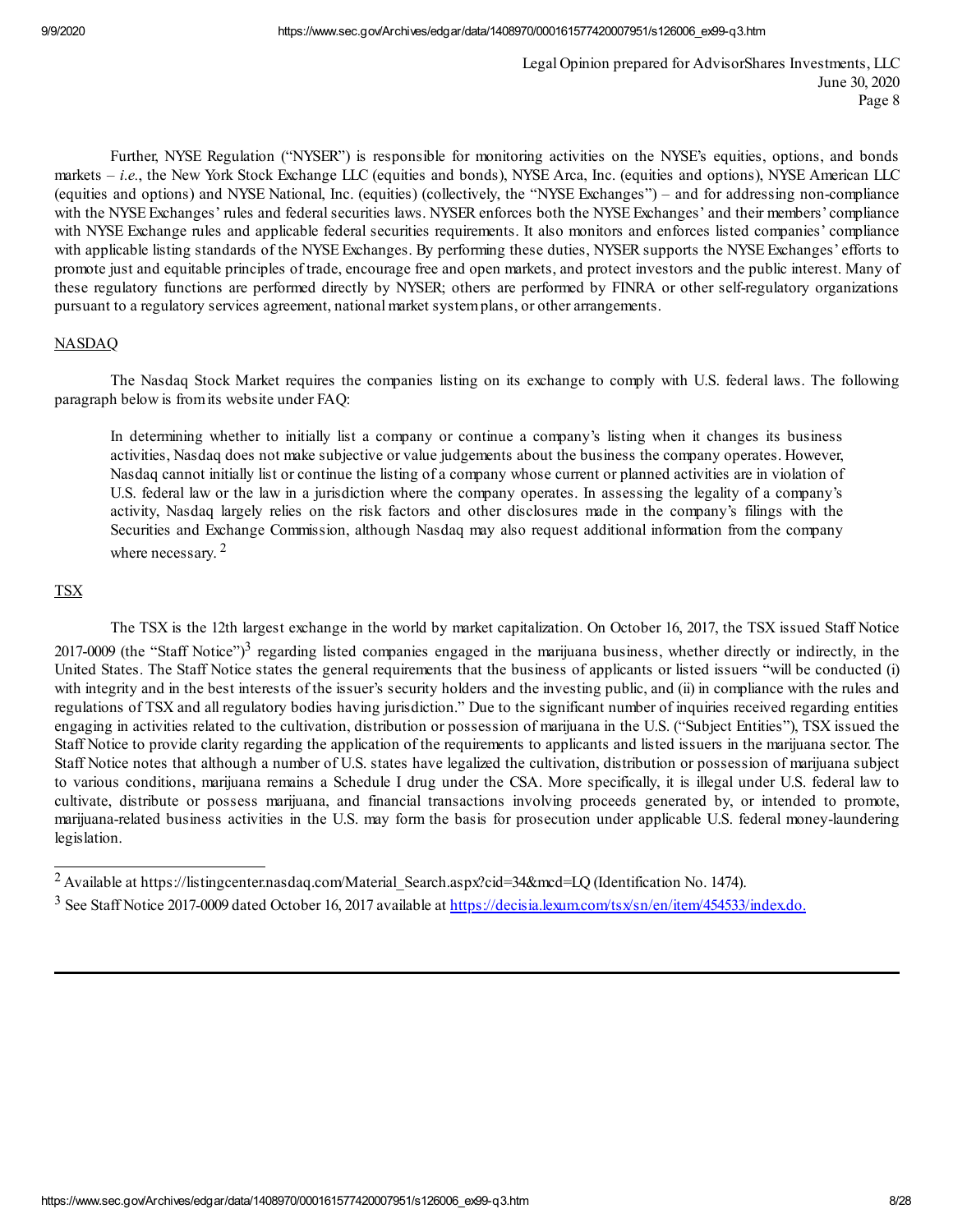According to the Staff Notice, companies listed on the TSX with ongoing business activities that violate U.S. federal law regarding marijuana do not comply with the requirements of the TSX. These business activities may include, among other things, (i) direct or indirect ownership of, or investment in Subject Entities, (ii) commercial interest or arrangements with Subject Entities that are similar in substance to ownership of, or investment in Subject Entities, (iii) providing services or products that are specifically designed for, or targeted at, Subject Entities, or (iv) commercial interests or arrangements with entities engaging in the business activities described in (iii).

The Staff Notice states that as part of TSX's standard continued listing review of listed issuers, TSX selects issuers for in depth reviews based on their continuous disclosure records. As required by the TSX manual, each listed issuer is required to disclose material information regarding its business and affairs. As part of its continued listing review of listed issuers in the marijuana sector, TSX contacted listed issuers at the end of 2017 for a more comprehensive review of their marijuana-related activities (if any) in the U.S. If a listed company engages in activities that are contrary to TSX requirements, the TSX has the discretion to initiate delisting review of that company. In short, if a TSX-listed company grows or distributes marijuana in the U.S., invests in another business that grows or distributes marijuana in the U.S., or provides services or products for businesses that grow or distribute marijuana in the U.S., the company faces the prospect of being delisted fromthe TSX.

#### TSX Venture

This exchange mostly contains small-cap Canadian stocks. TSX Venture provided a Notice to Issuers bulletin dated October 16, 2017 (the "Bulletin")<sup>4</sup> that specifically addressed business activities related to marijuana in the United States. The Bulletin clarified its requirements to list and to continue listing on its exchange. The Bulletin states the general requirements "that (i) the business of applicants or listed issuers will be conducted with integrity and in the best interests of the issuer's security holders, and (ii) applicants or listed issuers will comply with all laws, rules and regulations applicable to their business or undertaking." These requirements apply to all applicants and listed issuers. Due to the "significant number of inquiries received regarding entities engaging in activities related to the cultivation, distribution or possession of marijuana in the United States" ("Subject Entities"), TSX Venture issued the Bulletin to provide clarity regarding the application of the requirements to applicants and listed issuers in the marijuana sector. The Bulletin notes that although a number of U.S. states have legalized the cultivation, distribution, or possession of marijuana to various degrees and subject to various conditions, marijuana remains a Schedule I drug under the CSA and cannabis financial transactions are prohibited under the MCA.

<sup>4</sup> See Notice to Issuers bulletin dated October 16, 2017 available at https://www.tsx.com/resource/en/1609.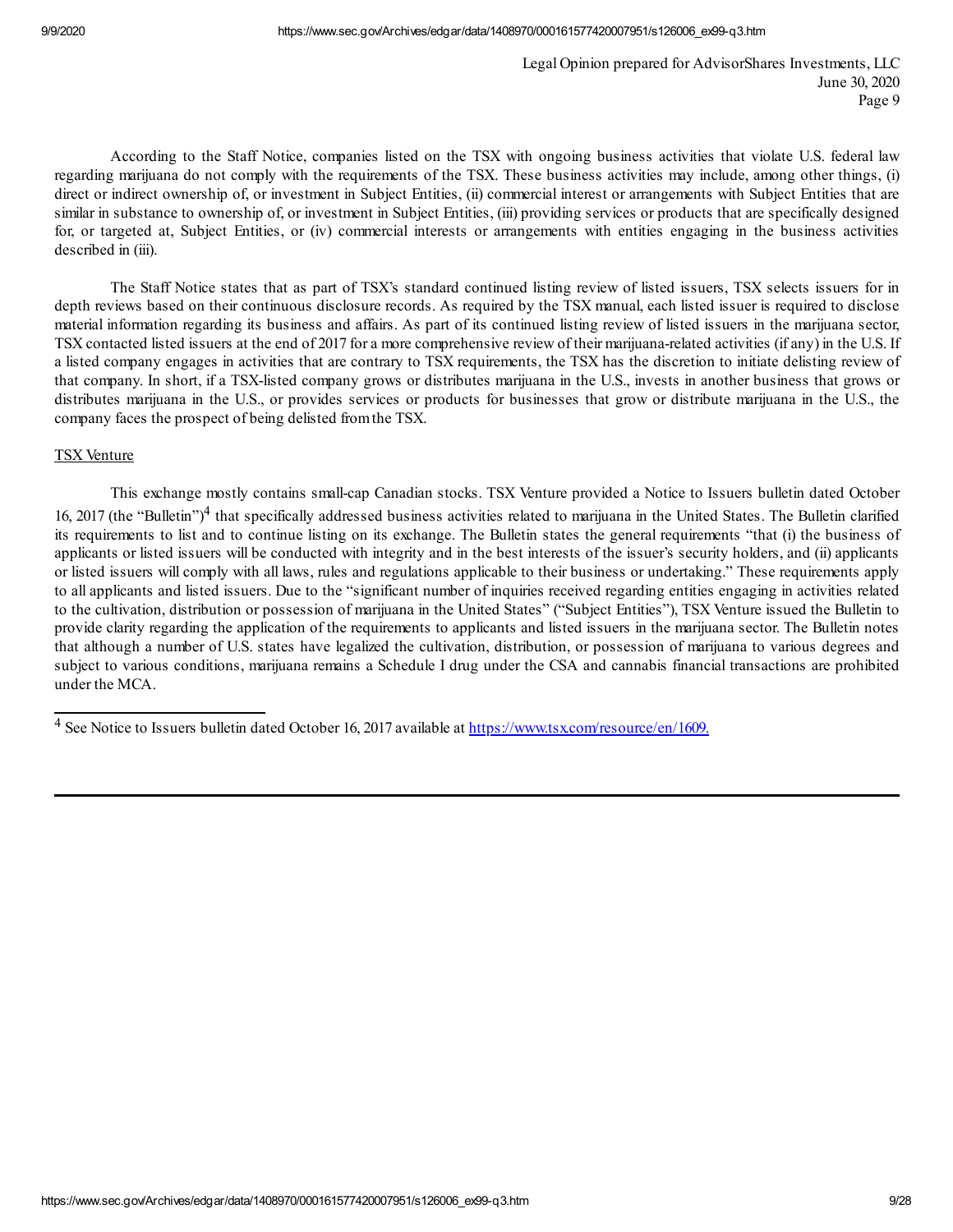According to the Bulletin, companies listed on TSX Venture with ongoing business activities that violate United States federal law regarding marijuana do not comply with the requirements of TSX Venture. These business activities may include, among other things:

(i) direct or indirect ownership of, or investment in, Subject Entities; (ii) commercial interests or arrangements with Subject Entities that are similar in substance to ownership of, or investment in, Subject Entities; (iii) providing services or products that are specifically designed for, or targeted at, Subject Entities; or (iv) commercial interests or arrangements with entities engaging in the business activities described in (iii).

The Bulletin states that, as part of TSX Venture's standard continued listing review of listed issuers, TSX Venture selects issuers for in depth reviews based on their continuous disclosure records. As required by the TSX Venture manual, each listed issuer is required to disclose material information regarding its business and affairs. As part of its continued listing review of listed issuers in the marijuana sector, TSX Venture contacted listed issuers at the end of 2017 for a more comprehensive review of their marijuana-related activities (if any) in the United States. If a listed company engages in activities that are contrary to TSX Venture's requirements, TSX Venture has the discretion to initiate a delisting review of that company.

We next proceed with our legal analysis and the opinions which we render in this letter, first in Parts I, II and III, insofar as the Fund's purchase of securities is concerned, and finally in Part IV, insofar as the Fund's execution and settlement of a TRS is concerned.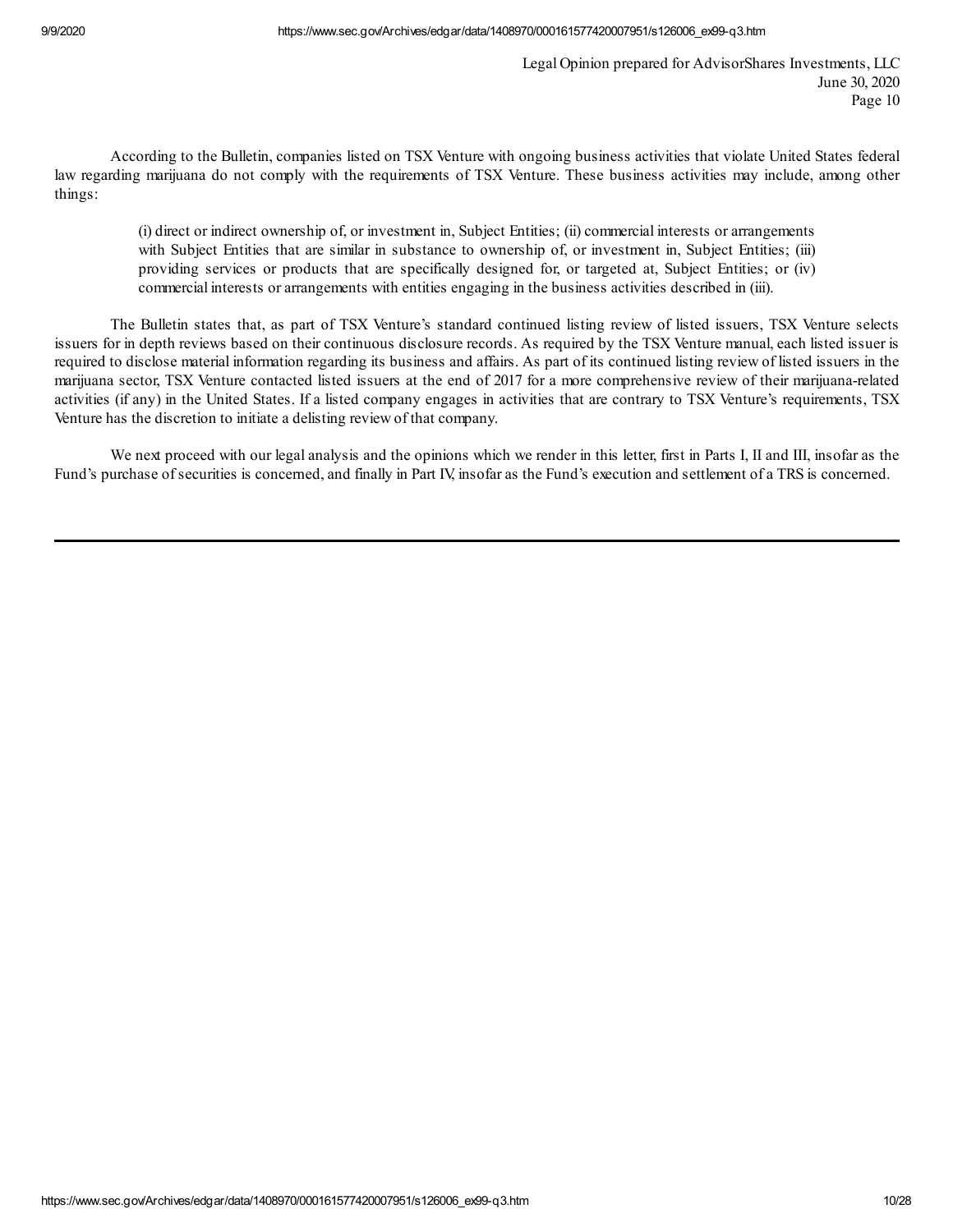# **LEGAL ANALYSIS**

Beyond the limits of investing in companies listed on exchanges described above, we analyzed the potential criminal exposure to the Fund and its shareholders solely under Applicable Federal Law in connection with the Fund's proposed investment in the Cannabis Companies.<sup>5</sup> The legal landscape in the cannabis industry is rapidly changing, and enforcement priorities for prosecutors, investigators, and regulators are difficult (if not impossible) to predict, may be influenced by political considerations (and thus a moving target), and may lack consistent application, all of which are beyond the scope of this opinion.

Subject to the considerations set forth in the preceding paragraph, based on our review of the case law and other authorities, we note the following:

- Federal prosecutors have considerable discretion to pursue potential cannabis-related offenses under U.S. criminal laws. To date, the matters filed by prosecutors have been focused on growers, producers, and distributors within the U.S. that have violated federal law and/or the state and local laws where they are located.<sup>6</sup>
- We have reviewed examples of U.S. exchange listed companies that have invested or are investing in cannabis companies and, to date, we have not found public records showing corresponding action by the U.S. Department of Justice (the "DOJ").<sup>7</sup> Indeed, in May 2020, Constellation Brands, Inc., a New York-based Fortune 500 company that is publicly traded on the New York Stock Exchange, increased its investment from 9.9% to 38.6% of the issued and outstanding common shares of Canopy Growth Corporation, a Canadian producer and exporter of cannabis listed on the NYSE.

 $7$  This does not mean that no action may be brought in the future or that no confidential investigation is proceeding in the status quo, it simply means that we have not found evidence of the same through publicly available resources that we reviewed as noted above.

 $<sup>5</sup>$  For purposes of this opinion, we do not assess potential regulatory issues with the SEC, the Financial Industry Regulatory Authority</sup> ("FINRA"), the Financial Crimes Enforcement Network ("FinCen"), or foreign authorities.

<sup>6</sup> *See*, *e.g.*, Superseding Indictment, *U.S. v. Hoang*, Case No. 3:17-cr-70, 2017 WL 9855203 (S.D. Iowa); Press Release, U.S. Dep't of Justice, California Realtor Sentenced to Prison for Filing a False Tax Return - Did Not Report Over \$1 million In Income From *Marijuana Distribution Business* (Nov. 2, 2018), available at https://www.justice.gov/opa/pr/california-realtor-sentenced-prison-filingfalse-tax-return; Press Release, U.S. Dep't of Justice, *Washington, D.C. Post Of ice Manager and Two Letter Carriers Found Guilty of Bribery and Conspiracy to Distribute Marijuana* (Jul. 24, 2017), available at https://www.justice.gov/opa/pr/washington-dc-post-officemanager-and-two-letter-carriers-found-guilty-bribery-and-conspiracy.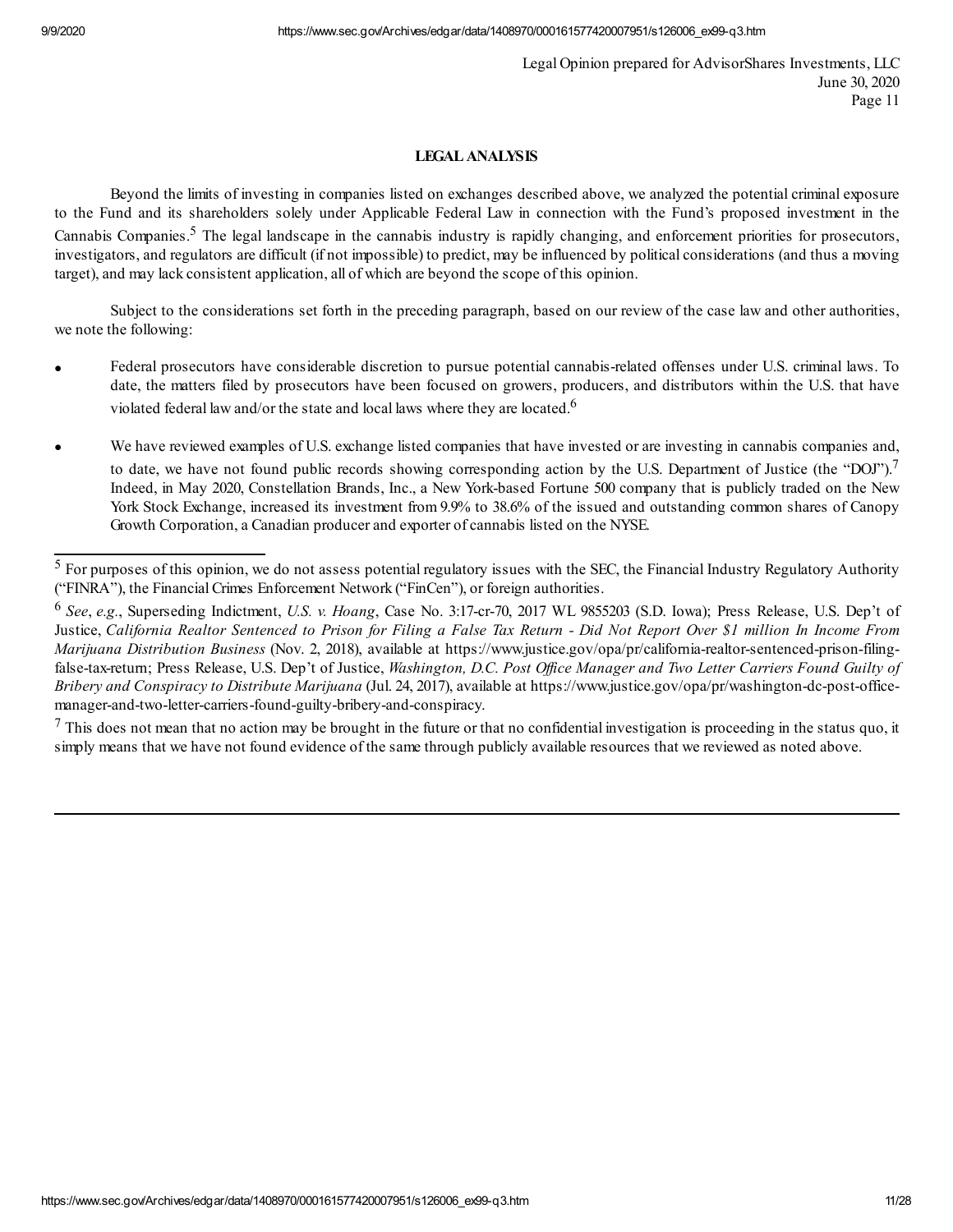- · We have reviewed two open-end investment companies registered under the Investment Company Act of 1940, as amended (the "1940 Act") with principal investment strategies of investing in Cannabis Companies (as such termis defined herein). First, the ETFMG Alternative Harvest ETF, which is publicly traded on NYSE Arca, Inc., has as its principal investment strategy to invest in "exchange-listed common stock (or corresponding American Depositary Receipts ("ADRs") or Global Depositary Receipts ("GDRs")) of companies across the globe, including U.S. companies, that (i) are engaged in the legal cultivation of cannabis, including industrial hemp, or the legal production, marketing or distribution of cannabis, including industrial hemp and products for medical or nonmedical purposes ("Cannabis Companies"); (ii) engage in the lawful creation, marketing or distribution of prescription drugs that utilize cannabinoids as an active ingredient ("Pharmaceutical Companies"); (iii) trade tobacco or produce tobacco products, such as cigarettes, cigars or electronic cigarettes; (iv) produce cigarette and cigar components, such as cigarette paper and filters; or (v) engage in the creation, production and distribution of fertilizers, plant foods, pesticides or growing equipment to be used in the cultivation of cannabis or tobacco."<sup>8</sup> Second, is the American Growth Fund Series Two, which has as its principal investment strategy to invest in a "portfolio which is made up primarily of common stocks involved in the legal cannabis business."<sup>9</sup>
- In addition, we have reviewed examples of other investment companies registered under the 1940 Act with investments in cannabis companies. The Vanguard Developed Markets Index Fund held, at the very least, each of the following cannabis companies as of April 31, 2020: Aphria, Inc., Aurora Cannabis Inc., and Canopy Growth Corp.<sup>10</sup>
- · Notwithstanding the above, there could be a risk of criminal exposure for aiding and abetting liability under the CSA. The CSA generally proscribes the manufacture and/or production of controlled substances, such as cannabis. Liability here would be determined based on whether (i) the CSA applies to conduct occurring entirely in another country, such as Canada or Australia, and (ii) whether investment in the Cannabis Companies would constitute an underlying violation of law, particularly where the proposed investment criteria proscribes investment in companies that manufacture and/or produce cannabis and the proposed investments contemplate the purchase of securities on secondary markets in Canada and Australia. We have not found case law or other guidance suggesting an extension of enforcement of the CSA in the manner outlined above as to any of the Cannabis Companies.

<sup>8</sup> ETFMGAlternative Harvest ETF's Summary Prospectus dated January 31, 2020, available on the SEC's EDGARdatabase at https://www.sec.gov/Archives/edgar/data/1467831/000165495420000997/gems\_497k.htm.

<sup>&</sup>lt;sup>9</sup> American Growth Fund Series Two's Summary Prospectus dated November 30, 2019 available on the SEC's EDGAR database at https://www.sec.gov/Archives/edgar/data/5138/000000513819000027/series2n1a.htm.

<sup>&</sup>lt;sup>10</sup> A list of the Vanguard Developed Markets Index Fund's portfolio holdings as of April 30, 2020, is available at https://investor.vanguard.com/mutual-funds/profile/overview/VDVIX/portfolio-holdings.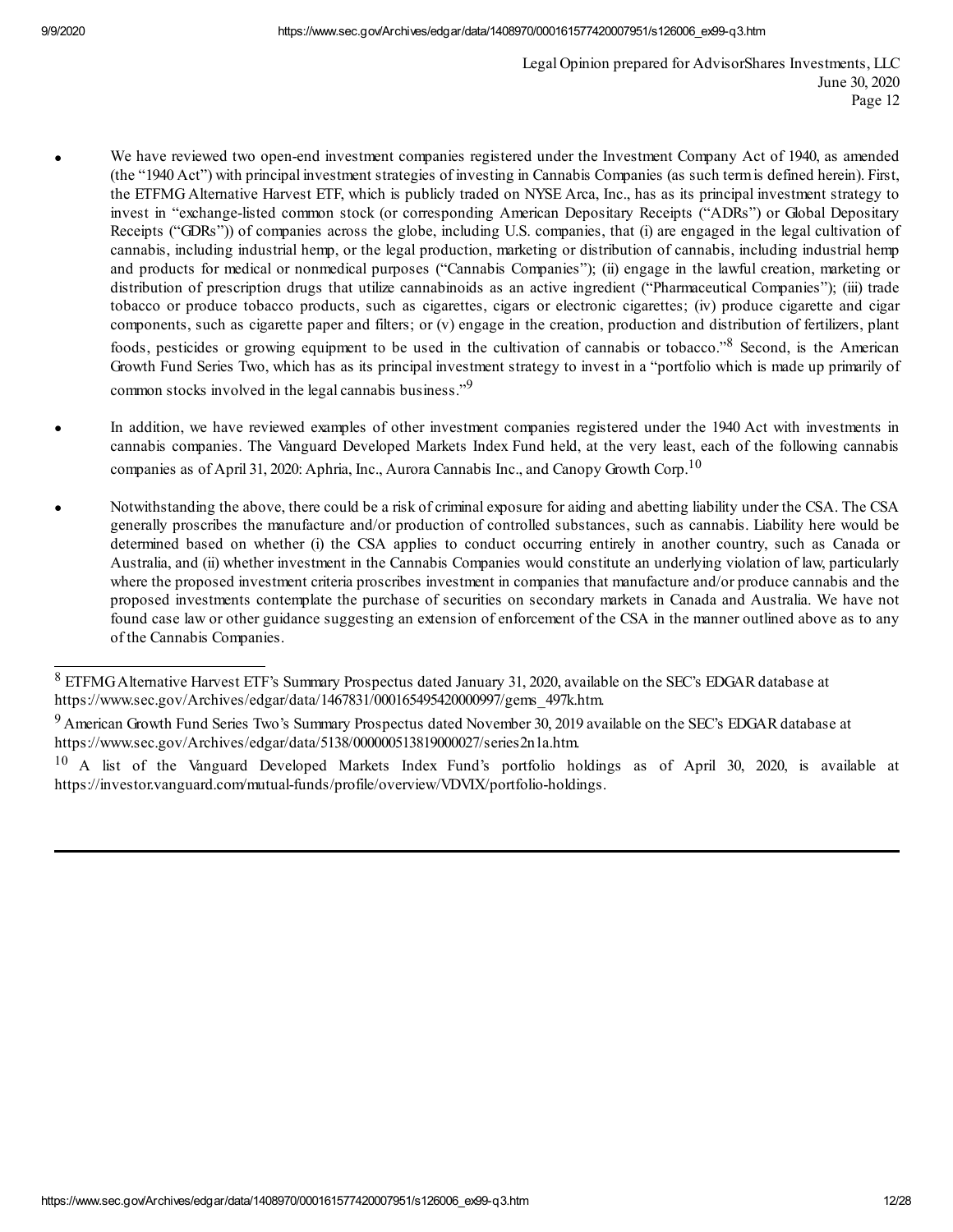Our opinion focuses on Applicable Federal Law, and based on the current status of state laws regarding marijuana, it is our view that Applicable Federal Lawis more stringent. Therefore, it is our opinion that, if the Fund complies with Applicable Federal Law, the Fund will meet state law standards because the Fund will not be investing in companies engaged in the cultivation, distribution or **possession of marijuana in the U.S.**

# **I. FEDERALLAW**

### **A. Executing Federal Laws**

Congress gives federal agencies significant authority in executing federal laws, including the DEA, the law enforcement armof the federal government primarily responsible for enforcing the  $CSA$ .<sup>11</sup> Further, federal prosecutors have wide latitude in determining when, who, how and even whether to prosecute for alleged violations of federal criminal law.<sup>12</sup> In our legal system, "the decision whether or not to prosecute, and what charge to file or bring before a grand jury, generally rests entirely in [the prosecutor's] discretion."<sup>13</sup> "This broad discretion ... is particularly ill-suited to judicial review."<sup>14</sup> That discretion extends to, for example, the decision to prosecute a matter, the selection of charges, whether to enter into a plea agreement, and participation in sentencing.<sup>15</sup>

<sup>11</sup> *See* 21 U.S.C§ 811.

<sup>12</sup> *Oyler v. Boles*, 368 U.S. 448 (1962).

<sup>13</sup> *Bordenkircher v. Hayes*, 434 U.S. 357, 364 (1978).

<sup>14</sup> *Wayte v. United States*, 470 U.S. 598, 607 (1985).

<sup>15</sup> *See* United States Justice Manual at § 9-27.110, available at https://www.justice.gov/jm/jm-9-27000-principles-federal-prosecution#9- 27.110.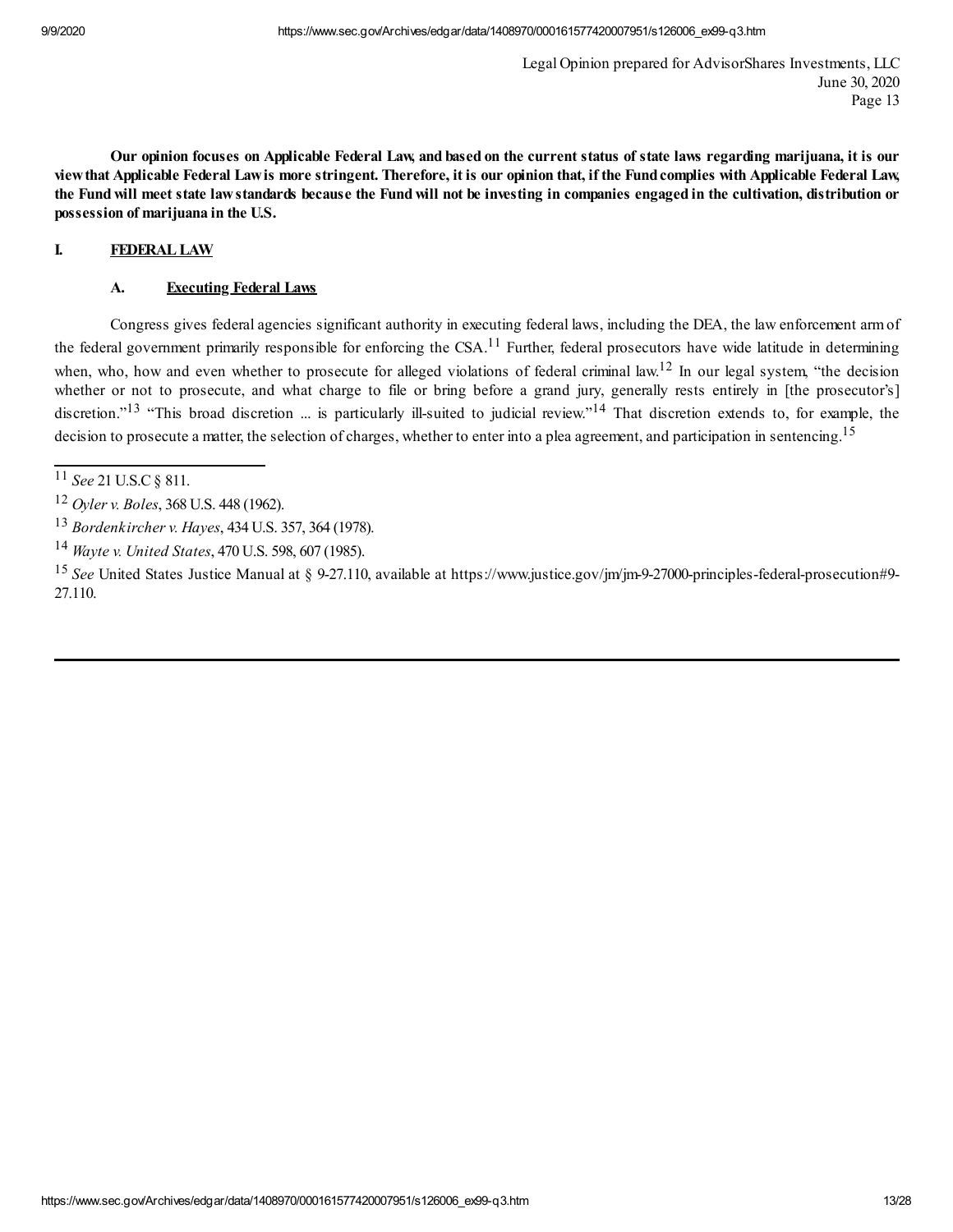With respect to business organizations, such as the Fund, the United States Justice Manual provides the following guidelines to prosecutors to promote the reasoned exercise of discretion:  $16$ 

- The nature and seriousness of the offense, including the risk of harm to the public, and applicable policies and priorities, if any, governing the prosecution of business organizations for particular categories of crime;
- The pervasiveness of wrongdoing within the business organization, including the complicity in, or the condoning of, the wrongdoing by management;
- The business organization's history of similar misconduct, including prior criminal, civil, and regulatory enforcement actions against it;
- The business organization's identification of individuals responsible for the misconduct and production of misconduct information;
- The existence, effectiveness, and enforcement of the business organization's pre-existing compliance program;
- The business organization's timely and voluntary disclosure of wrongdoing;
- The business organization's remedial actions, including any efforts to implement an effective corporate compliance program or to improve an existing one, to replace responsible management, to discipline or terminate wrongdoers, to pay restitution, and to discipline wrongdoers;
- Collateral consequences, including whether there is disproportionate harm to shareholders, pension holders, employees, and others not proven personally culpable, as well as impact on the public arising fromthe prosecution;
- The adequacy of remedies such as civil or regulatory enforcement actions; and
- The adequacy of the prosecution of individuals responsible for the business organization's malfeasance.

# **B. DOJ Position on Enforcement of Federal Marijuana Laws**

During the Obama administration, Deputy Attorney General David Ogden and Deputy Attorney General James Cole released several memoranda that addressed federal enforcement priorities regarding the CSA. These memoranda were intended to adapt the federal government's position on marijuana as states legalized the drug for medical purposes.

<sup>16</sup> United States Justice Manual at §§ 9-28.300, 9-28.400, 9-28.500, 9-28.600, 9-28.700, 9-28.800, 9-28.900, 9-28.1000, 9-28.1100, 9-28.1200, and 9-28.1300, available at https://www.justice.gov/jm/jm-9-28000-principles-federal-prosecution-business-organizations.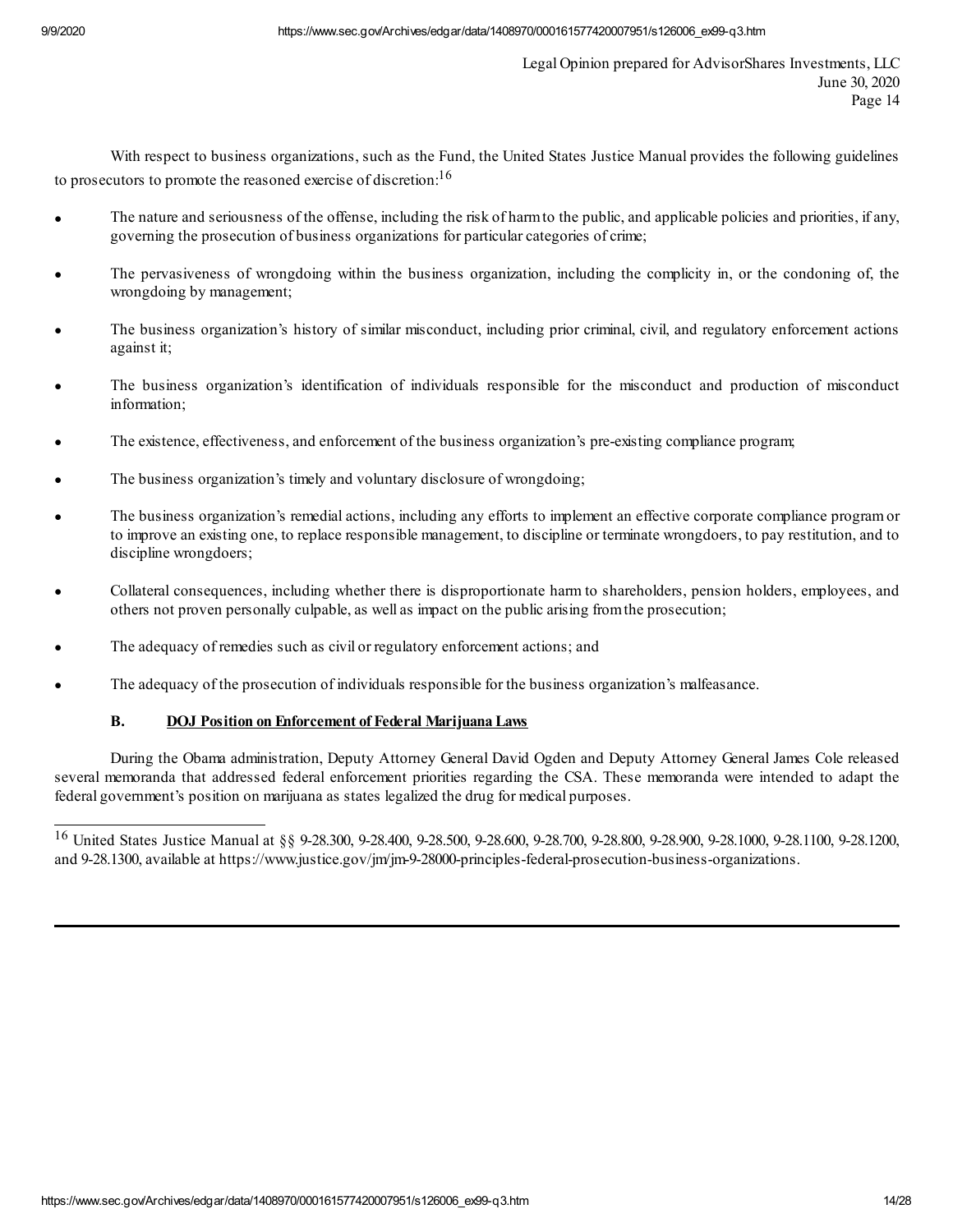Most notably, in 2013, Deputy Attorney General Cole released a memorandum $^{17}$  (the "Cole Memo") that reiterated the DOJ's commitment to enforcing the CSA, but that directed law enforcement and prosecutors only to focus on conduct that implicated the following:

- Preventing the distribution of marijuana to minors;
- Preventing revenue from the sale of marijuana from going to criminal enterprises, gangs, and cartels;
- Preventing the diversion of marijuana from states where it is legal under state law in some form to other states;
- Preventing state-authorized marijuana activity from being used as a cover or pretext for the trafficking of other illegal drugs or other illegal activity;
- Preventing violence and the use of firearms in the cultivation and distribution of marijuana;
- Preventing drugged driving and the exacerbation of other adverse public health consequences associated with marijuana use;
- Preventing the growing of marijuana on public lands and the attendant public safety and environmental dangers posed by marijuana production on public lands; and
- Preventing marijuana possession or use on federal property.

The Cole Memo further conditioned this guidance on the existence of a state regulatory scheme that provides "robust controls and procedures [which are] effective in practice," in which case "enforcement of state law by state and local law enforcement and regulatory bodies should remain the primary means of addressing marijuana-related activity." Taken together, the Cole Memo and other related memoranda provided that the federal government would give some leeway to states' control over medical marijuana use and production for medical purposes. Importantly, though, the Cole Memo did not have the force of law, but only reflected a policy subject to change at any time.

<sup>17</sup> MemorandumfromJames Cole, *U.S. Deputy Attorney General, on Guidance Regarding Marijuana Enforcement* (Aug. 29, 2013) available at https://www.justice.gov/iso/opa/resources/3052013829132756857467.pdf.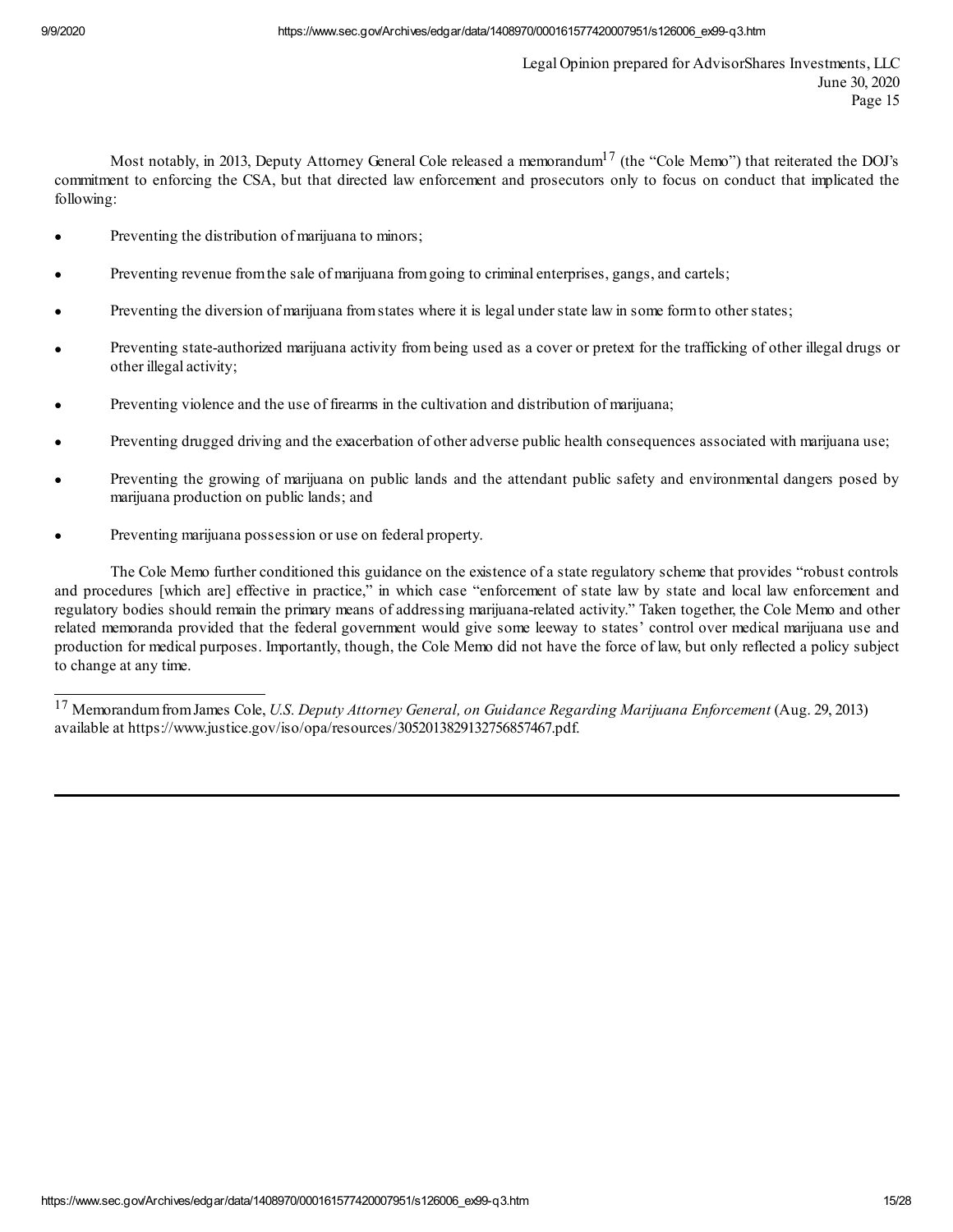In January 2018, Attorney General Jeff Sessions issued a new memorandum (the "Sessions Memo") repealing the policy statements in the Cole Memo: "Given the Department's well-established general principles, previous nationwide guidance specific to marijuana enforcement is unnecessary and is rescinded, effective immediately."<sup>18</sup> The Sessions Memo reinforces the prosecutorial discretion to pursue penalties for marijuana cultivation, distribution, and possession under Applicable Federal Law for financial transactions. 19

The Sessions Memo provides that the federal government may pursue action against violations of federal law related to marijuana. To the extent that they have done so, it appears that federal prosecutors have focused on growers and producers within the states, rather than investors. 20

Moreover, there are multiple U.S. exchange-listed companies that either are investing in Canadian cannabis companies, or are Canadian cannabis companies themselves, such as Tilray Inc., a cannabis research, cultivation, processing, and distribution firmtraded on NASDAQ. Similarly, we have not identified any public reports concerning any DOJ action with respect to the increase by Constellation Brands, Inc., a New York-based Fortune 500 company that is publicly traded on the New York Stock Exchange, of its investment in Canopy Growth Corporation, a Canadian producer and exporter of cannabis listed on the NYSE<sup>21</sup> from 9.9% to 38.6% of the issued and outstanding common shares of Canopy Growth Corporation.

Further, the SEC appears to have scrutinized the registration statements and other disclosure documents made by Cannabis Companies. For instance, the SECrequested changes to Tilray's public disclosure documents, including increased disclosures regarding the company's capital structure and risks associated with operating in the cannabis industry, such as compliance with U.S. laws and potential market volatility. 22

<sup>20</sup> *See, e.g.*, Superseding Indictment, *U.S. v. Hoang*, Case No. 3:17-cr-70, 2017 WL 9855203 (S.D. Iowa) (criminal charges filed against growers, not investors, related to marijuana production and/or distribution within the states).

<sup>21</sup> *Constellation Brands increases stake in Canopy Growth*, (May. 2020), available at https://www.beveragedaily.com/Article/2020/05/05/Constellation-Brands-increases-stake-in-Canopy-Growth-Corp.

<sup>18</sup> Memorandum from Jeffrey Sessions, *U.S. Attorney General, on Marijuana Enforcement*, (Jan. 4, 2018) available at https://www.justice.gov/opa/press-release/file/1022196/download.

 $19$  On November 7, 2018, Jeff Sessions resigned from his post as Attorney General. While the Sessions Memo still remains in effect, its status may change, along with enforcement priorities, under confirmed Attorney General William Barr. However, during a Senate Appropriations subcommittee hearing on April 10, 2019, Attorney General Barr testified as follows: "I am accepting the Cole Memorandum for now, but I have generally left it up to the U.S. Attorneys in each state to determine what the best approach is in that state[.]" *See* https://www.forbes.com/sites/sarabrittanysomerset/2019/04/15/attorney-general-barr-favors-a-more-lenient-approach-tocannabis-legalization/#12e12261c4c8. Separate and apart from these pronouncements, Congress has withheld funding to the DOJ (pursuant to the Rohrabacher-Blumenauer Amendment to federal spending bills) to prosecute state-compliant business in the medical marijuana space since 2014.

<sup>22</sup> *See* Letter fromSec. & Exch, Comm'n to Brendan Kennedy, President and CEO of Tilray, Inc. (Apr. 17, 2018), available at https://www.sec.gov/Archives/edgar/data/1731348/000000000018011638/filename1.pdf;

*see also* Securities and Exchange Commission, *Investor Alert: Marijuana Investments and Fraud* (Sep. 9, 2018), available at https://www.investor.gov/introduction-investing/general-resources/news-alerts/alerts-bulletins/investor-alerts/investor-12 (the SEC appears to be concerned with ensuring that investors are aware of market volatility and concerns about potentially fraudulent disclosures).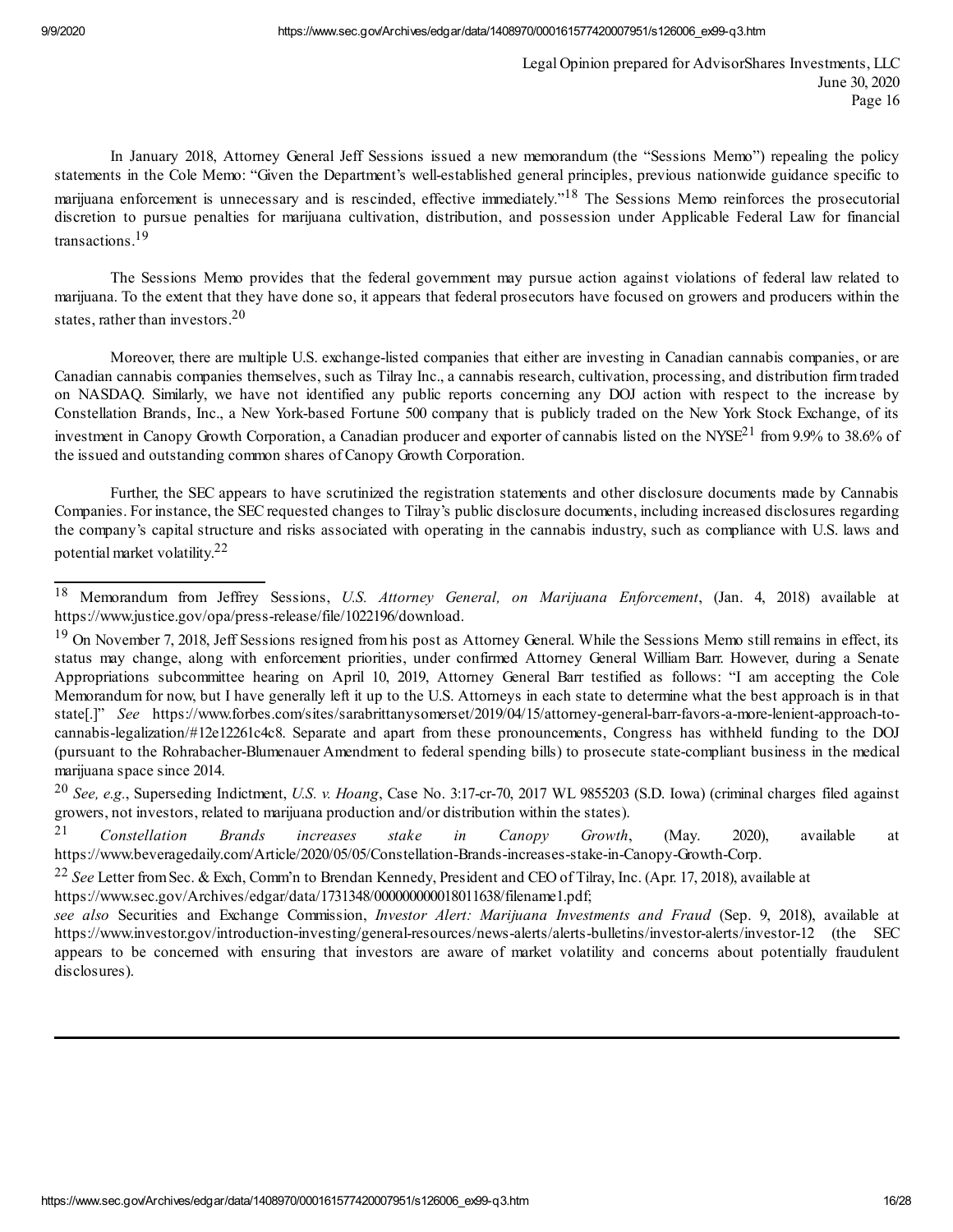Finally, we have found nothing in the publicly available resources noted above that suggests that any of the Cannabis Companies being considered for investment are engaged in any cannabis touching business in the U.S. except to the extent that they are registered with the DEA specifically for the purpose of handling marijuana for lawful research and development of cannabis or cannabinoid-related products. Moreover, we have found no publicly reported civil, criminal or regulatory proceedings against any of the Cannabis Companies for a violation of the CSA and/or MCA. $^{23}$  This opinion is only based upon and limited to that publicly available information available fromthe SEC.

Based on the foregoing and the Fund's representation that it will only invest in certain exchange traded securities compliant with U.S. federal law, we believe the Fund would not violate the CSA or be subject to DOJ marijuana enforcement.

### **II. THECSA**

Under Section 841(a) of the CSA, it is unlawful for a person to knowingly or intentionally "manufacture, distribute, or dispense, or possess with intent to manufacture, distribute, or dispense, a controlled substance . . . ."<sup>24</sup> The statute defines "manufacture" as the production, preparation, propagation, compounding, or processing of a drug or other substance, either directly or indirectly or by extraction, and includes any packaging or repackaging of such substance, except as complying with applicable state law.<sup>25</sup> In addition, Section 846 of the CSA prohibits conspiring to commit substantive offenses under the Act, and provides that any individual who attempts or conspires to commit a violation of the CSA will be subject to the same penalties as the underlying offense. $^{26}$ 

 $24$  21 U.S.C. § 841(a)(1). <sup>25</sup> 21 U.S.C. § 802(15). <sup>26</sup> 21 U.S.C. § 846.

<sup>&</sup>lt;sup>23</sup> Our review yielded, as of the date hereof, no publicly-available indicator of a current DOJ or DEA investigation involving the TRS Companies (as such termis defined in Part IVof this letter) or indeed any of the Cannabis Companies whose stock may be purchased by the Fund.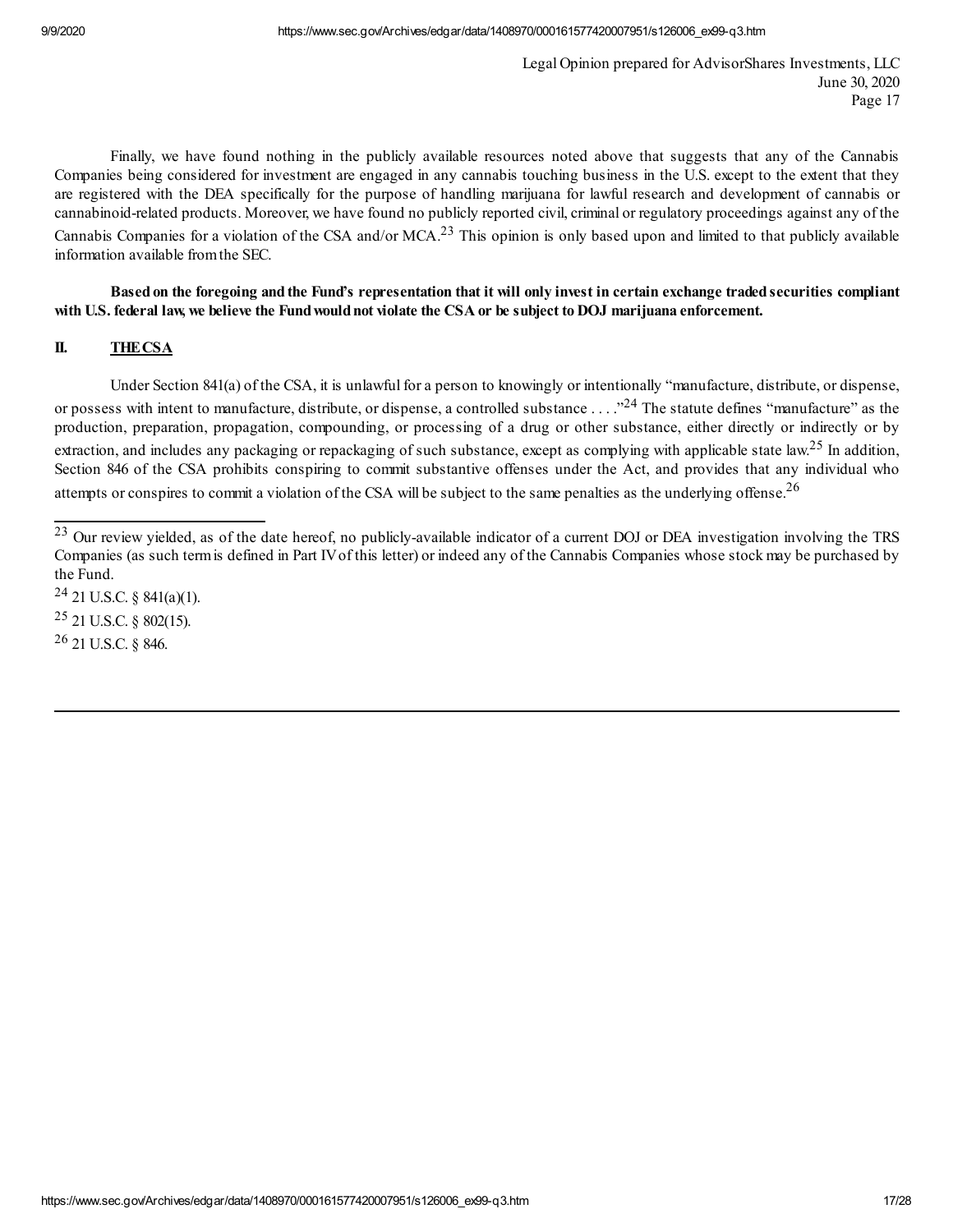Based purely on the plain language of the Fund's Registration Statement (including the Statement of Additional Information) and the proposed investments, including our analysis of their businesses as derived fromthe publicly available resources noted above, none of these businesses appear to be involved in the growth, manufacture, processing or sale of cannabis in the U.S. According to the Fund's Registration Statement, the Fund is also not preparing or otherwise seeking to distribute the marijuana itself in the U.S. Instead, the Registration Statement reflects that the proposed investment activity would only include purchasing securities—on the secondary market on an exchange that requires compliance with national and local laws, including U.S. federal law—of companies that are permitted by national and local laws of the relevant jurisdiction, including U.S. federal and state laws.

Based on the foregoing, it is our opinion that the Fund would not have direct liability under Section 841(a) or Section 846 of the CSA because it will not be investing in any business that is in the business of growing, manufacturing, processing or selling **marijuana in the U.S.**

# **III. COMPLYING WITH FEDERAL MONEY LAUNDERING LAWS**

In addition to complying with the CSA, the Fund must also comply with federal money laundering laws. Section 1956 of the MCA provides that (i) "[w]hoever, knowing that the property involved in a financial transaction represents the proceeds of some form of unlawful activity, conducts or attempts to conduct such a financial transaction which in fact involves the proceeds of specified unlawful activity... with the intent to promote the carrying on of specified unlawful activity...<sup>27</sup>" or (ii) "[w]hoever transports, transmits, or transfers, or attempts to transport, transmit, or transfer a monetary instrument or funds froma place in the United States to or through a place outside the United States or to a place in the United States fromor through a place outside the United States…with the intent to promote the carrying on of specified unlawful activity..."<sup>28</sup> is in violation of federal law.

Based on the foregoing, in our opinion the Fund's investment activity should not constitute an offense under Section 1961(1) *(i.e., obtaining proceeds from an unlawful activities)* because the Fund's investments are in exchange-listed companies that require **compliance with U.S. federal laws in addition to the laws of their respective jurisdictions.**

# **IV. TOTAL RETURN SWAPS**

We have also been asked to opine with respect to the enforceability of a cash-settled total return swap referencing a Cannabis Company (as we defined herein, a "TRS Company") operating in compliance with applicable state law that permits those operations (the "TRS"). In this context, we have considered the enforceability of the legal documentation governing the TRS under principles of contract law as well as the CSA and the 1934 Act (as amended by Dodd-Frank).

<sup>&</sup>lt;sup>27</sup> 18 U.S.C. § 1956(a)(1)-(A)(i). <sup>28</sup> 18 U.S.C. § 1956 (a)(2)-(A).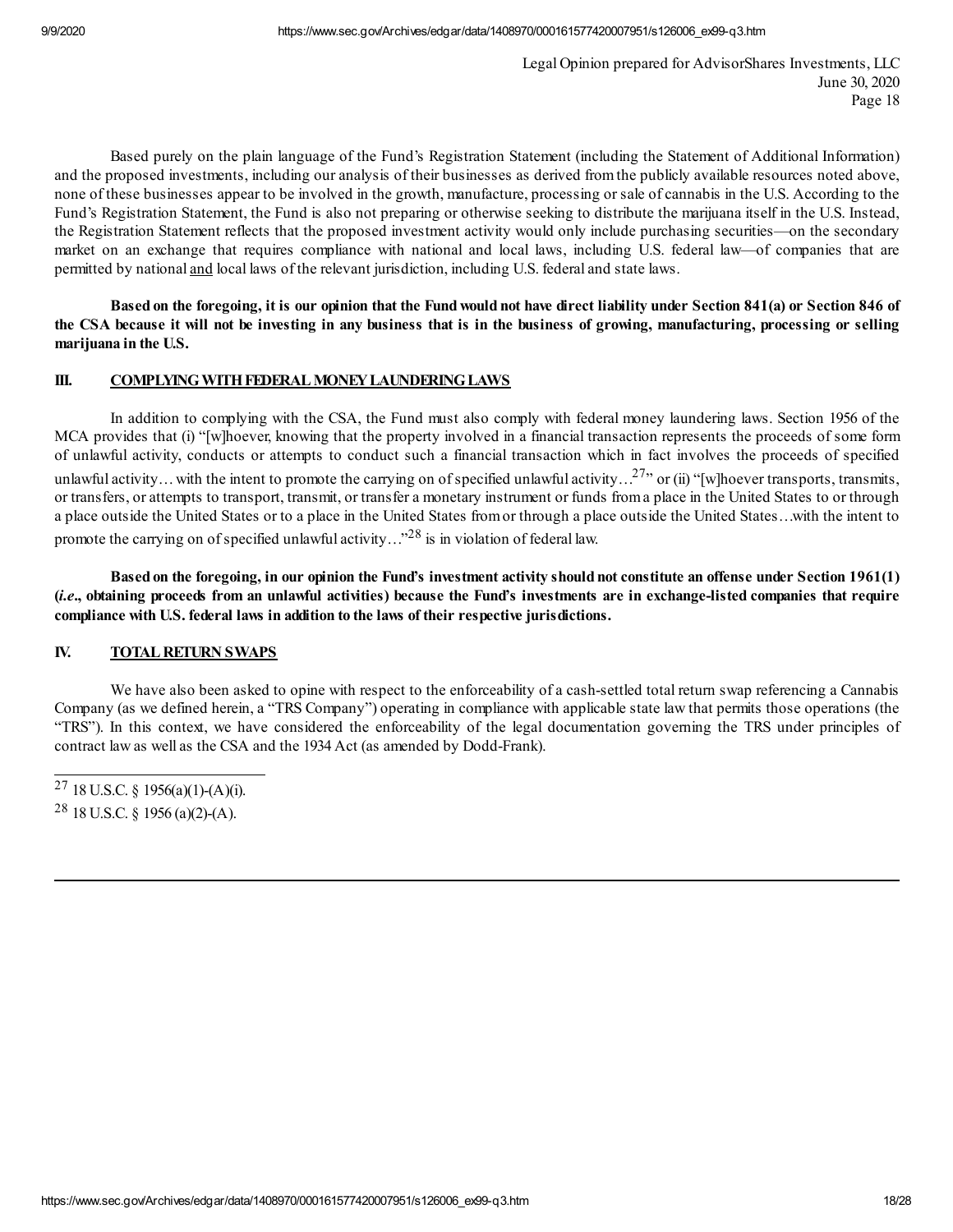The Funds' TRS payments are received by the counterparty to the Funds under the TRS. The Funds' TRS payments do not result in ownership of stock in a Cannabis Company by either of the Funds or their respective TRS counterparties. In addition, the Funds' payments are not used for the purchase or cultivation of marijuana or related supplies and do not facilitate distribution or contribute to the growth of a Cannabis Company in any way. Instead, all TRS payments are directed by TRS documentation to be made to a party to the TRS as part of what we view as a lawful bargain: the Funds pay a TRS counterparty a fee (like a premium in an insurance contract) for the TRS and incur the risk that the share value of the Cannabis Company referenced in the TRS depreciates (because if such share value does depreciate, then the Funds are obligated under the TRS terms to pay a value representing that depreciation), in exchange for a cash payment by the TRS counterparty to the Funds representing the appreciation of the referenced Cannabis Company's stock. The payments by the Funds in the case of the TRS do not result in the purchase of any Cannabis Company stock.

### *The TRS and the Controlled Substances Act*

We are aware of no guidance, regulation, or formal or informal prohibition by the DOJ or any federal regulator (including derivatives regulators in the United States (*e.g.*, the SEC and CFTC)) with respect to a derivative based on a Cannabis Company. We are also aware of no reported decision by a court or other tribunal as to whether a derivative referencing a Cannabis Company (whether operating with or outside of a state license, permission or mandate) is legal --or illegal.

The TRS is not a transaction or an activity which is expressly prohibited by the CSA (and we assume for purposes of this letter that the Cannabis Company referenced in the TRS is not undertaking criminal or other activities which would trigger federal action, such as funneling proceeds from the sale of marijuana to criminal enterprises, distributing contraband to gangs or cartels or other activities which are expressly prohibited by the CSA). $29$ 

<sup>29</sup> *See supra*, footnote 20 and Parts I through III of this letter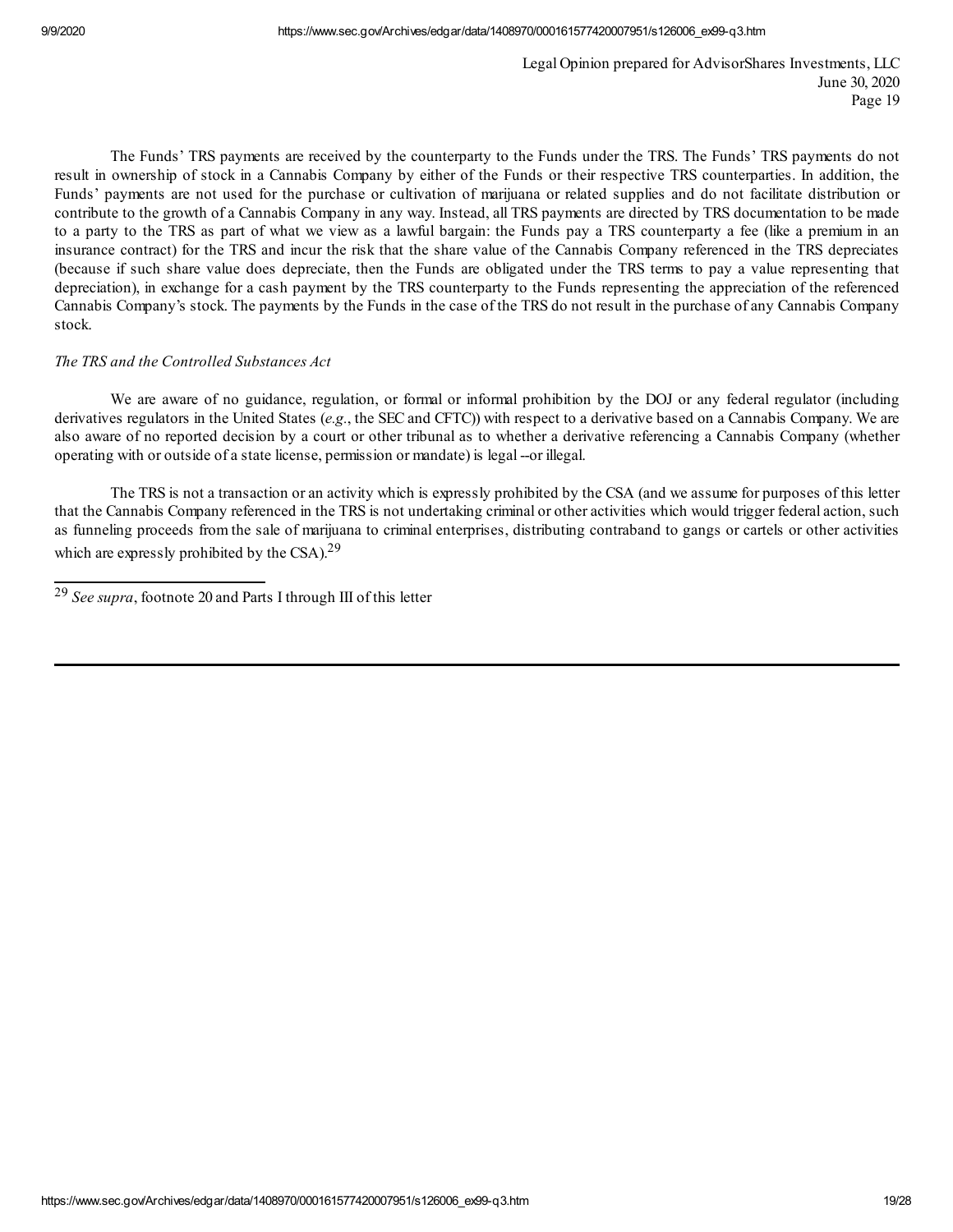In the absence of on-point regulatory or other guidance, we have considered other commercial and contractual arrangements entered into by cannabis companies, such as insurance policies. The insurance contract has for decades been compared to a derivative and *vice-versa*.<sup>30</sup> We are aware of state insurance commissioners approving the issuance of insurance policies undertaking risks relating to lawful state cannabis businesses. For instance, the California Cannabis Control Board submitted proposed regulations to the California Office of Administrative Law in December 2018 establishing minimum general liability coverage for distributors.<sup>31</sup> Former California Insurance Commissioner Dave Jones lobbied California's admitted insurers to begin serving the cannabis industry<sup>32</sup> and was ultimately successful in persuading admitted insurance carriers (*i.e*., carriers authorized to do business in California by the Secretary of State) to provide a cannabis insurance product,<sup>33</sup> including Golden Bear Insurance Company,<sup>34</sup> North River Insurance Company, United States Fire Insurance Company, White Pine Insurance Company,<sup>35</sup> Continental Heritage Insurance Company<sup>36</sup> and California Mutual Insurance Company. 37

For the sake of completeness we note that a federal court in Hawaii<sup>38</sup> held that an insured individual growing cannabis for personal use in compliance with state law could not recover under her homeowner's policy because the federal public policy against cannabis trumps the express terms of an insurance policy; however, a federal court in Colorado refused to follow that court in Hawaii, and refused to absolve a property insurance carrier of its coverage obligation when the property insurance policy was written for a state-legal cannabis business because the policy was written specifically to provide coverage for the insured's state-legal marijuana business. 39

33 https://www.horstcounsel.com/single-post/2017/10/02/Admitted-Carriers-Offer-Some-Benefits-Some-Dangers-for-Cannabis-Industry

<sup>30</sup> *See, e.g*., Risk, Speculation, and OTC Derivatives at 2-3.

<sup>31</sup> CAL. CODEREGS. tit. 16, §5308 (2019).

<sup>32</sup> https://www.natlawreview.com/article/california-s-insurance-commissioner-encourages-admitted-carriers-to-insure-cannabis

<sup>34</sup> http://www.insurance.ca.gov/0400-news/0100-press-releases/archives/release119-17.cfm; https://www.goldenbear.com/news/how-tocover-the-cannabis-sector-from-a-broker-whos-deep-in-the-weeds/

<sup>35</sup> http://www.insurance.ca.gov/0400-news/0100-press-releases/2018/release088-18.cfm

<sup>36</sup> http://www.insurance.ca.gov/0400-news/0100-press-releases/2018/release055-18.cfm

<sup>37</sup> http://www.insurance.ca.gov/0400-news/0100-press-releases/2018/release046-18.cfm

<sup>38</sup> *Tracy v. USAA Cas. Ins. Co.*, No. 11-00487 LEK-KSC, 2012 WL928186, at \*13 (D. Haw. Mar. 16, 2012).

<sup>39</sup> *Green Earth Wellness Ctr., LLC v. Atain Specialty Ins. Co*., 163 F. Supp. 3d 821, 833-34 (D. Colo. 2016)("*Green Earth Wellness Center*").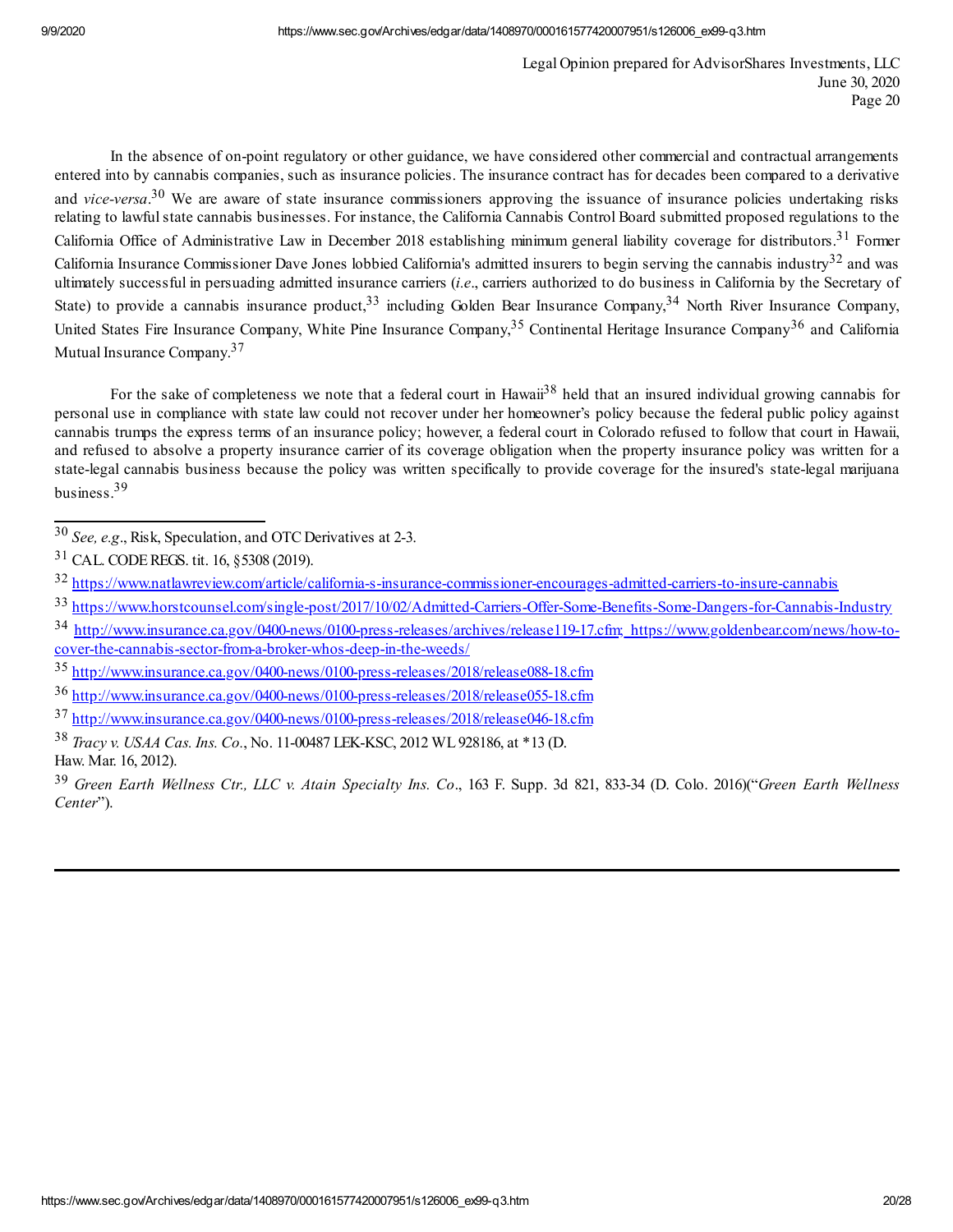For purposes of evaluating the TRS in the context of the CSA, we considered the federal judiciary's upholding of contracts<sup>40</sup> including those evidencing payment obligations albeit in the insurance context. The upholding of contracts in the insurance context is helpful guidance for evaluating the enforceability of a TRS. As with the purchase of securities, for the reasons and based on the law which we cite, the Funds' proposed execution of a TRS should not trigger action by the DOJ or federal prosecutors under the CSA and so for our conclusions concerning the TRS, we incorporate by reference the legal and factual analyses in the parts of this letter preceding this Part IV (regarding the Funds' purchase of securities), as we reach the conclusion that under the CSA, the DOJ and federal prosecutors should not pursue any action with respect to the TRS.

## *Enforceability of TRS Documentation*

In connection with this letter and its analysis and resulting TRS conclusions we have examined the following (collectively, the "Prior TRS Documentation"), each of which is governed by New York law pursuant to the election of the parties to the TRS Documentation:

- § ISDA Master Agreement by and between Cowen Financial Products LLC ("Cowen") and the Prior Fund dated as of April 9, 2019 ("ISDA Master Agreement");
- § Schedule to the ISDA Master Agreement by and between Cowen and the Prior Fund dated as of April 9, 2019 ("ISDA Schedule");

<sup>40</sup> We note that when we refer in this paragraph to "the federal judiciary," we refer primarily to the federal district court in *Green Earth Wellness Center*, and federal courts' decisions subsequent to *Green Earth Wellness Center* (*see, e.g*., Greenwood v. Green Leaf Lab LLC, 2017 U.S.Dist. LEXIS 125143 (2017); *In re Way to Grow, Inc.*, 597 B.R. 111, 2018 Bankr. LEXIS 4142 (2018); *see also In re Malul*, 614 B.R. 699, 2020 Bankr. LEXIS , 68 Bankr. Ct. Dec. (LRP) 147)(2020)("At oral argument, Malul attacked the relevance of *Green Earth Wellness* on two grounds. First, Malul argued Green Earth Wellness is inapplicable because it was evaluating the legality of state insurance laws, not necessarily federal drug laws. Second, Malul argued the insurance policy in Green Earth Wellness is a different situation to a declaratory judgment or breach of fiduciary duty claim, because there is an underlying equity interest at stake in the latter. The Court agrees [that] the facts of *Green Earth Wellness* are distinguishable in these respects, but it is not clear whether, or how, those factual differentiators mediate a different result. Rather, the operative decision point in *Green Earth Wellness* was Judge Krieger's careful distinction between ordering the insurer to pay for damages to specific items (*i.e.*, marijuana plants) and merely ordering compliance with the contract, which could be accomplished without reference to the existence of any marijuana asset.")). We also note that at least one federal court has declined to invalidate an insurance contract (where an insurer underwrites a cannabis company in compliance with state law) on the grounds that the contract contravenes public policy; the federal district court in *Green Earth Wellness Center* refused to invalidate the insurance contact at issue in that case on public policy grounds "in light of several additional years evidencing a continued erosion of any clear and consistent federal public policy in this area" and on that basis the federal district court "declines [insurer] Atain's indirect invitation to declare the [insurance] Policy void on public policy grounds." *See* Green Earth Wellness Center, 163 F.Supp.3d at 834-35. We finally note that as we write in footnote 20, it appears that federal prosecutors have focused on growers and producers within the states, rather than investors, *see also* Superseding Indictment, *U.S. v. Hoang*, Case No. 3:17-cr-70, 2017 WL9855203 (S.D. Iowa) (criminal charges filed against growers, not investors, related to marijuana production and/or distribution within the states).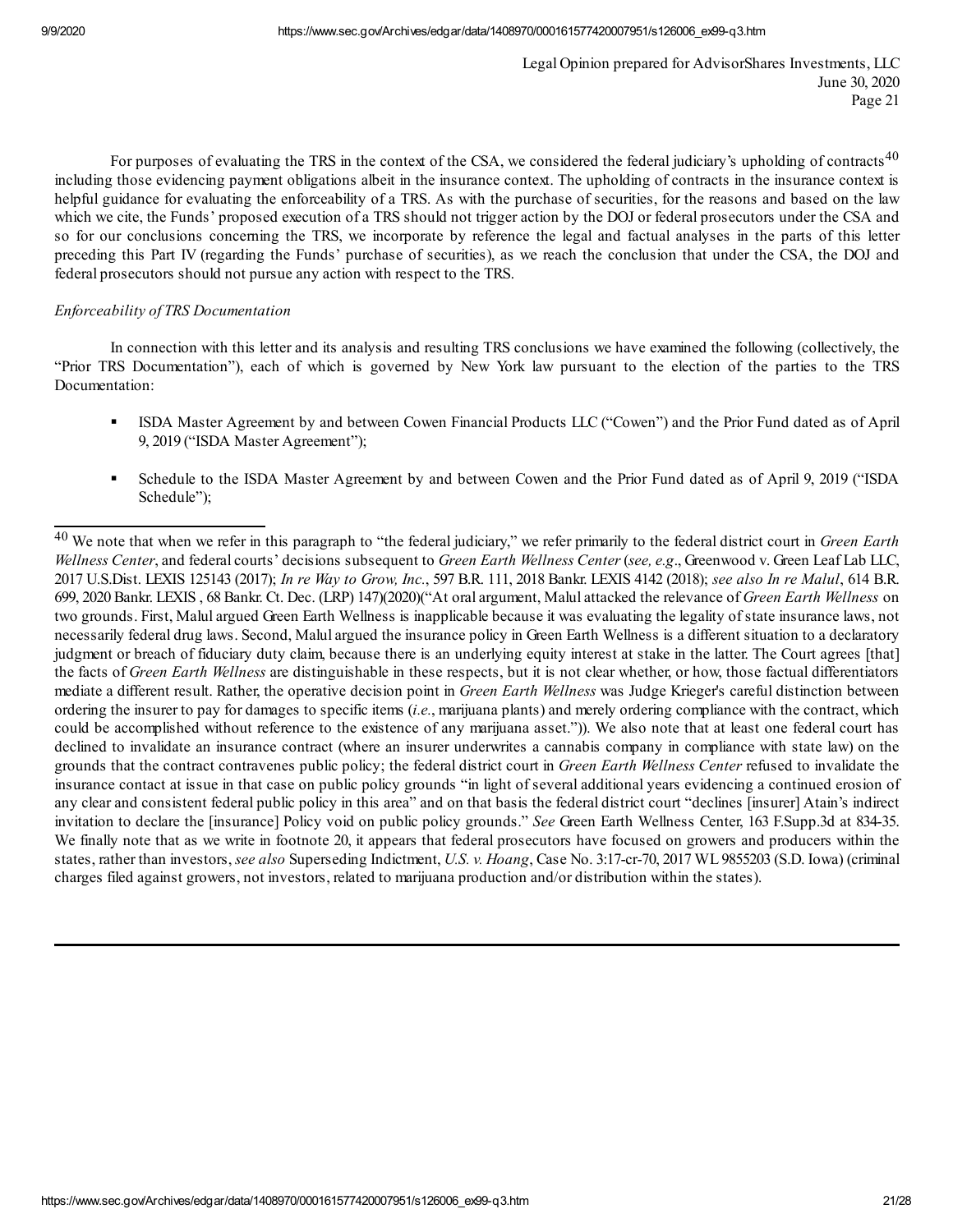- § Credit Support Annexto the ISDA Schedule by and between Cowen and the Prior Fund dated as of April 9, 2019; and
- § Master Swap Confirmation by and between Cowen and the Prior Fund dated as of April 9, 2019, together with sample Trade Activity Reports referenced therein.

The Fund has represented to us that it will enter into agreements with Cowen substantially similar in all material respects to the Prior TRS Documentation (the "New TRS Documentation" and collectively with the Prior TRS Documentation, the "TRS Documentation"). In rendering legal opinions in Part IV of this letter, we make and rely on certain assumptions concerning the TRS Documentation, including that such representations are accurate and the following assumptions. We assume that each of the terms and conditions of the TRS Documentation, as presented to us, are presently and would remain in final form without material variation or modification. We further assume that each party referenced in the TRS Documentation has legal capacity, authority and has fulfilled all legal prerequisites with respect to the execution, delivery and full and timely performance of obligations set forth or contemplated by the TRS Documentation.

We assume for purposes of our analysis, conclusions and opinions that each party to the TRS Documentation: (i) represents and warrants to the other, with respect to each TRS evidenced by the TRS Documentation that each such party is not entering into the TRS to avoid, prevent or to circumvent or do anything that is contrary to any Applicable Federal Law including statutory law, regulations or case law relating to the vesting of beneficial ownership and those applicable to shareholder disclosure; (ii) does not intend to engage, and in fact does not in any way engage in any fraudulent, deceptive or manipulative act or practice; (iii) fully and timely performs its respective obligations set forth in or contemplated by the TRS Documentation; and (iv) is in full compliance with the Exchange Act, as amended by Title VII of the Dodd-Frank Wall Street Reform and Consumer Protection Act<sup>41</sup> and the 1940 Act with respect to the legal issues which are outside of the scope of this letter (*e.g.,* reporting obligations, diversification and custody rules) and each fully executes and delivers the TRS Documentation with respect to a single TRS evidenced by a single confirmation referencing a single TRS Company.

<sup>&</sup>lt;sup>41</sup> We recognize that the Funds under the 1934 Act may be obligated to report the TRS to a security-based swap data repository and comply with portfolio reconciliation or other obligations which are not directly related to the focus of this opinion letter, and so for purposes of this letter we assume that the Funds and their respective TRS counterparties are in compliance with those requirements. We also recognize that the Funds and/or their TRS counterparties may be obligated to comply with other law which (again) is not central to, referenced in and is therefore outside of the scope of this letter, including the Internal Revenue Code, Regulation T of the Federal Reserve Board, and the rules and regulations of other regulators (including, but not limited to the U.S. Commodity Futures Trading Commission, or the CFTC (insofar as some total return swaps and other swaps referencing broad-based security indices, for example, all of which is outside of the scope of this letter)), and there are also 1940 Act custody, diversification, leverage and other requirements with respect to which the Funds must comply. The Funds and their performance are governed primarily by the 1940 Act, with respect to which the SEC promulgates regulations effectuating the 1940 Act. Derivative practitioners in the 1940 Act space have awaited the reproposal of Rule 18f-4, which we recognize as a Herculean regulatory task, and we accordingly give the SEC much credit for this proposed rule. Rule 18f-4, proposed under the 1940 Act, pertains to the use of derivatives (such as a total return swap) and other instruments which may accompany a derivative. As with other 1940 Act rules, Rule 18f-4, if implemented in final form, would obligate the Fund and other 1940 Act funds and investment vehicles to myriad additional regulatory requirements which again are outside of the scope of this letter. For the sake of clarity, we in this letter do not evaluate the application of proposed Rule 18f-4 to the Fund and TRS executed by it in part because Rule 18f-4 has not been promulgated in final formas of the date of this letter.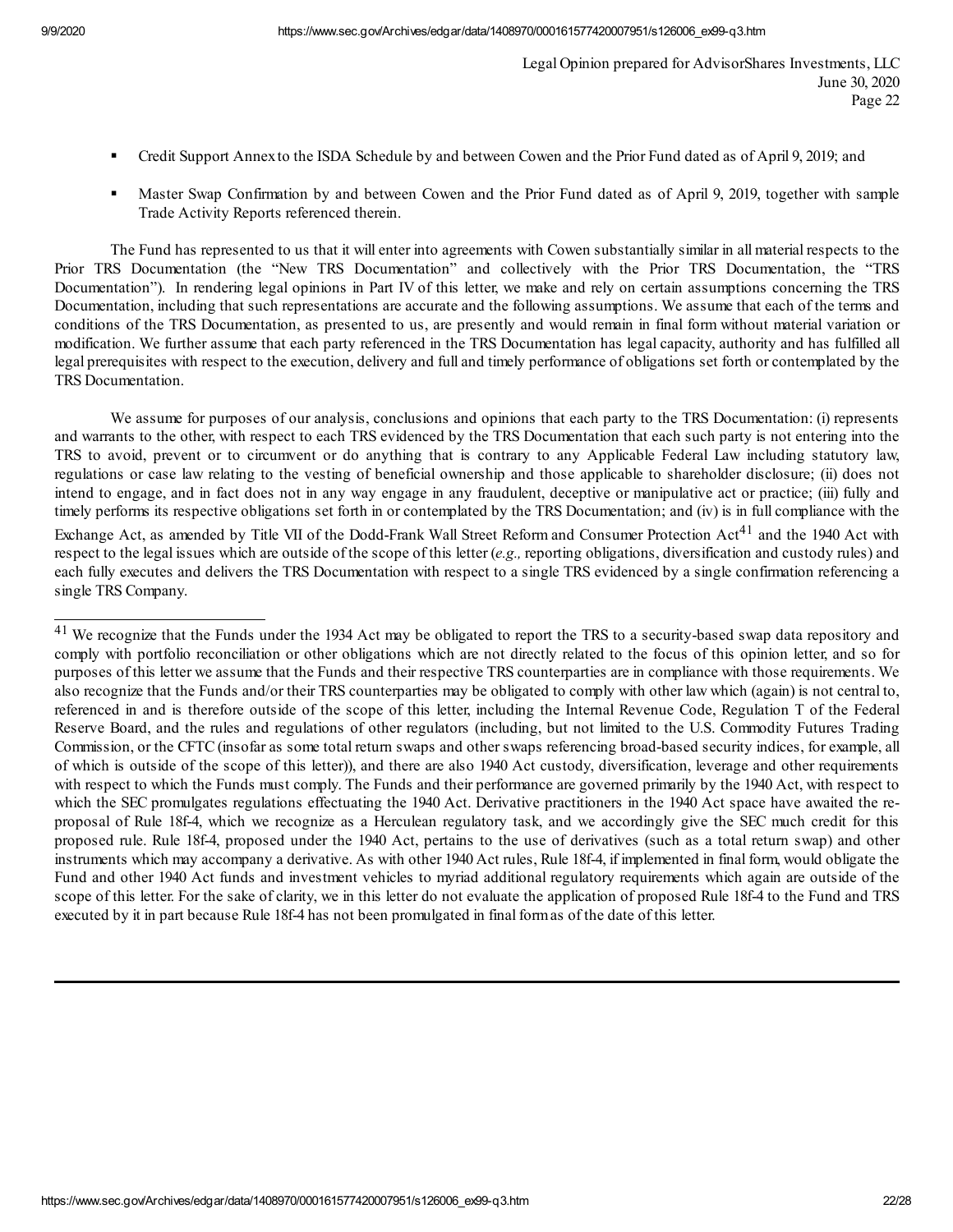We also note that in the event that the TRS is at some later date declared illegal under the CSA, the Funds' (and indirectly their respective shareholders') losses would be determined by "break provisions" that enable the parties to the TRS to close-out an existing TRS and to the extent possible, restore the parties economically to a position immediately before a federal department or other federal authority declared the TRS illegal under the CSA (or other law). Within the TRS Documentation is a provision that stipulates that a termination event will occur if it becomes unlawful under any applicable law for a party to make or to receive payments with respect to a transaction, or to perform any material provision of the ISDA Master Agreement (which governs the TRS and any other "Transaction" under the terms of the ISDA Master Agreement); this "Illegality" provision is anticipatory in nature and has (after currency crises in and around 1998) become integrated into the 2002 form of ISDA Master Agreement on which the TRS is based, so that this provision contemplates that a termination of the TRS would occur if, at some later date after (TRS) execution, it would be unlawful to make or receive a payment in the future.

Therefore, important to our legal analysis of the enforceability of the TRS Documentation (and the manner in which losses and gains are calculated on termination by the Funds or their counterparties) is this "Illegality" feature of the ISDA Master Agreement and Schedule contemplating a government decree making a payment of a derivative illegal, such as was the case on August 17, 1998, when the Russian government (in dealing with a widespread economic and currency crisis of its own)<sup>42</sup> imposed a moratorium on payments called for in many OTC currency derivatives referencing the Ruble.

<sup>42</sup> On August 17, 1998, in the face of a rapidly deteriorating economic situation, the Russian government defaulted on its Rubledenominated securities, the Russian Central Bank stopped its support of the Ruble and a temporary moratoriumwas imposed on certain hard currency payments. Russia imposed a 90-day moratorium on various hard currency transactions connected with the movement of capital. These actions resulted in an immediate and severe devaluation of the ruble and a sharp increase in the rate of inflation; a dramatic decline in the prices of Russian debt and equity securities; and an inability of Russian issuers to raise funds in the international capital markets and the OTC derivatives market was likewise affected. *See* Statement of the Government of the Russian Federation and the Central Bank of the Russian Federation (August 17, 1998), https://web.archive.org/web/20150131090423/http://www.cbr.ru/eng/press/JOINT.htm, accessed on June 30, 2020.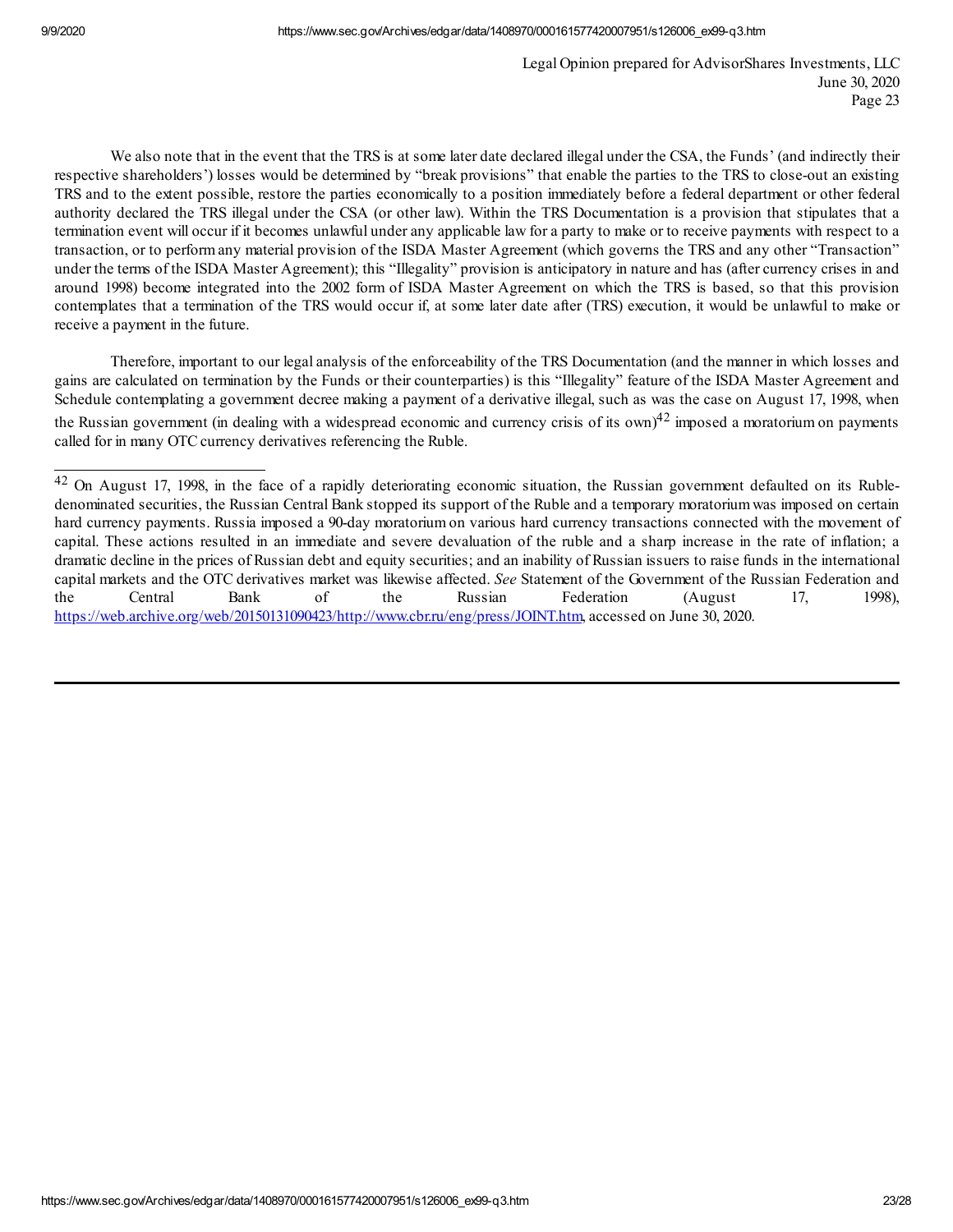We consider the August 17, 1998 Russian decree to be, in fact, something of a precedent for helping us evaluate potential monetary liability of the Funds and their shareholders in the event that at some point in the future the TRS is declared invalid under the CSA; in that circumstance, with the "Illegality" feature of the ISDA Master Agreement (published in 2002 and included in the TRS Documentation),<sup>43</sup> the Funds and their TRS counterparties: (a) should incur no regulatory exposure or regulatory liability solely because a court of competent jurisdiction in the future holds that the TRS violates the CSA or the 1934 Act; and (b) the TRS could be terminated on a no-fault basis with the Funds and their TRS counterparties using mid-market values calculated pursuant Section 6(e) of the ISDA Master Agreement (this may result in the Funds sustaining a monetary loss or gain on the TRS, but we believe there would in that instance not be resulting regulatory exposure for the termination in the absence of a federal prohibition on the TRS at the point of execution of that OTC derivative).<sup>44</sup>

In the absence of any government prohibition of the TRS structure and the TRS Companies referenced within it, the TRS Documentation should create legal, valid and binding obligations under New York law with respect to the Funds and their respective counterparties to a TRS.

# *Applicable Law and the SEC*

Total return swaps in the U.S. have been regulated by a comprehensive federal statute and implementing rules for nearly a decade. Section 721(a) of Dodd-Frank (Dodd-Frank was signed into law on July 21, 2010 amending the 1934 Act with respect to securitybased swaps such as the TRS), added Section 1a(47) to the Commodity Exchange Act (7 U.S.C. § 1a(47)) to bring total return swaps under the regulatory jurisdiction of the CFTC if those swaps reference a broadly-based index or a basket of companies (as opposed to, in this case, a single TRS Company consisting of a Cannabis Company in compliance with state law). Whereas the TRS Documentation is governed by state law (*i.e.*, the laws of the State of New York), the TRS itself is an over-the-counter ("OTC") derivative now subject to the 1934 Act, as amended by Dodd-Frank and Title VII within it; the TRS is a security-based swap.<sup>45</sup>

<sup>&</sup>lt;sup>43</sup> See Section 6(e) of the ISDA Master Agreement (as opposed to the earlier 1992 version of the ISDA Master Agreement).

<sup>&</sup>lt;sup>44</sup> Under the effective terms of the TRS Documentation, if the TRS, after it is executed but before the end of the term or maturity for the transaction if the U.S. government (or even a state) declares the TRS to be illegal, then, at the end of a waiting period, either the Funds or each TRS counterparty can terminate the TRS **on a no-fault basis** and use mid-market values calculated pursuant Section 6(e)(ii)(3) of the ISDA Master Agreement.

<sup>&</sup>lt;sup>45</sup> "Title VII [of Dodd Frank] defines 'security-based swap' as a swap that is based on a narrow-based security index, a single security or a loan [or] the occurrence, nonoccurrence or the extent of the occurrence of an event relating to a single issuer of a security or the issuers of securities in a narrow-based security index. An option on a security is not a security-based swap unless the security is restricted under the 1934 Act." Gordon F. Peery, The Post-ReformGuide to Derivatives and Futures (John Wiley & Sons)(2012) at 141.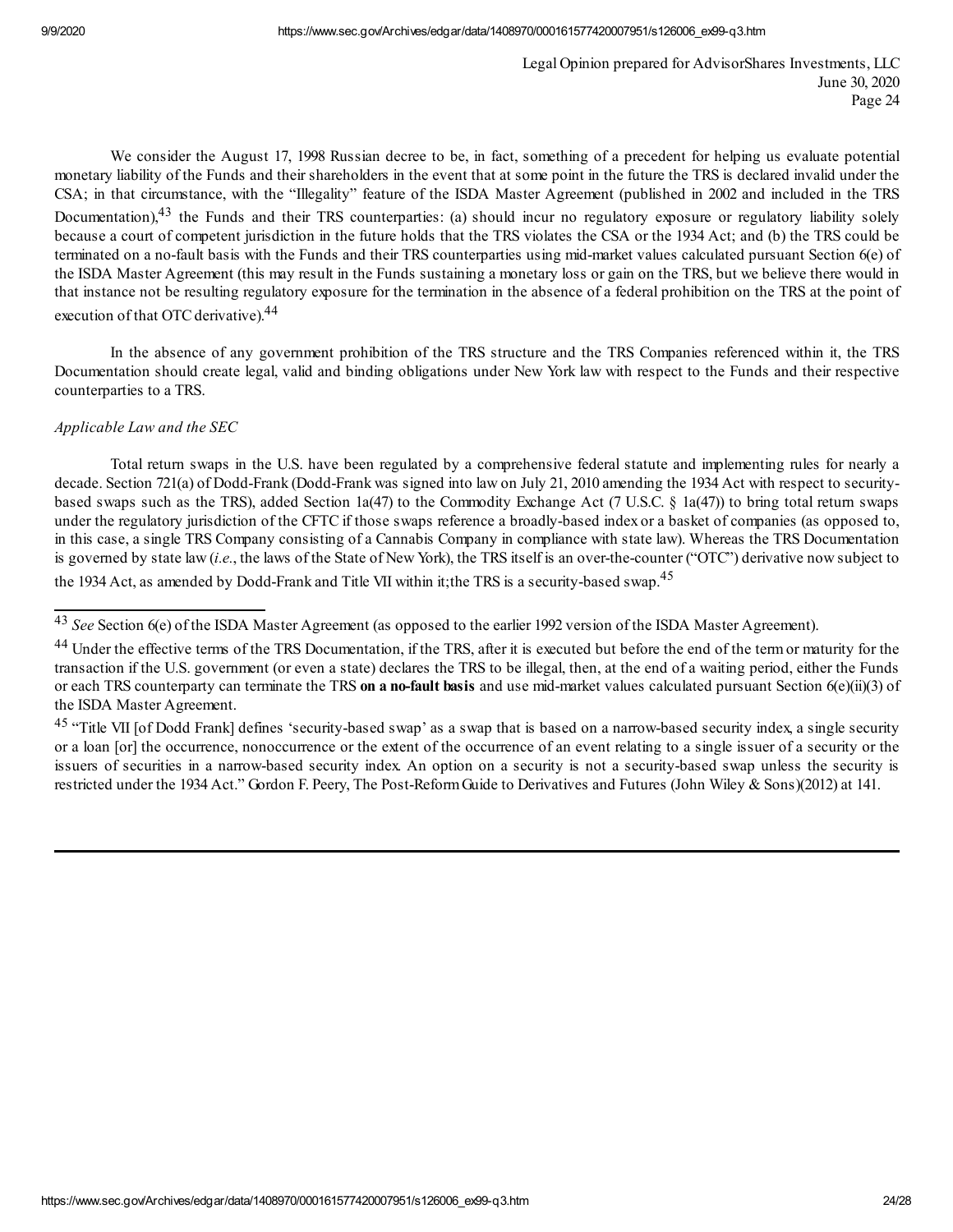After the passage of Dodd-Frank on July 21, 2010, and implementing regulations under that act, a TRS based on a broad-based index of TRS Companies and a TRS referencing two or more TRS Companies likewise would be an OTC derivative (a "swap") regulated by and subject to CFTC regulation. The SEC regulates most equity options as well as, for purposes of this letter, the TRS and swaps based on "single names," or one TRS Company (and narrow-based securities indices). Dodd-Frank also added Section 3(a)(68) to the Exchange Act; accordingly, for a TRS based on the equity of a single TRS Company, the U.S. regulator is the SEC. For the reasons stated above and just as we believe that the DOJ and federal prosecutors should not pursue any action with respect to the TRS, we see no SECguidance today that points to a conclusion that a TRS would be rendered invalid by the SECunder the CSA or the 1934 Act.

# *Extent of Ownership of a Cannabis Company*

We summarized at the outset of this Part IV the cash-settlement, non-ownership aspects of the TRS. The Funds obtain nothing, and are obligated to do nothing, other than to make and to receive cash payments. In the absence of the right to vote, the absence of intent to prevent vesting or absence of intent to evade ownership obligations or ability or desire to dispose shares of the underlying cannabis security, we do not believe that the TRSs at issue here confer ownership interest in the underlying cannabis companies. Additionally, we do not believe that the Funds would have a reporting obligation from a purely cash-settled TRS (and we believe that

the Funds are not attempting to avoid obligations of ownership).<sup>46</sup> As the case law and regulatory guidance is not settled insofar as total return swaps generally, we reference the following authorities that lead us to the conclusions and opinions found at the conclusion of this Part IV:

· Although a long position under an equity swap would generally not be treated as beneficial ownership of the underlying security under Rule 13d-3 under the Exchange Act, as the "long" party would not typically have the right to vote or dispose of the underlying shares, Schedule 13D (but not Schedule 13G) requires the disclosure by a reporting person of contracts involving the relevant shares.<sup>47</sup>

<sup>47</sup> Greene *et. al*., supra footnote 49, § 1.02[2][a] n.26.

<sup>46</sup> *See CSX Corp. v. The Children's Investment Fund Management*, 562 F.Supp.2d 511 (S.D.N.Y 2008), aff'd, 292 F. App'x 133 (2d Cir. 2008) (Second Circuit Court of Appeals unable to reach agreement on whether party executing TRS is a beneficial owner), 654 F.3d 276 (2d Cir. 2011)("This case comes to us raising issues concerning a contractual arrangement known as a 'cash-settled total return equity swap agreement' although our disposition at this stage of the appeal touches only tangentially on such issues".)(deciding only issues pertaining to a "group" violation of Section 13(d)(3)("CSX")); *see also* 2 Edward F. Greene et al., U.S. Regulation of the International Securities and Derivatives Markets § 14.02[2][a] (9th Ed 2008); Arnold S. Jacobs, The Williams Act - Tender Offers and Stock Accumulations § 2.12 (2009); James P. Smith & Corinne Levy, 'CSX': Second Circuit Upholds Denial of Injunctive Relief, N.Y.L.J., Sept. 26, 2008, at 4. We view the legal and other authorities as helpful in our analysis and the facts in CSX to be distinguishable because whereas the total return swap in CSX resulted in an effort to elect candidates to the board of directors of CSX, the TRS now before us is cash-settled with no exercise of any right other than the right to receive a cash payment.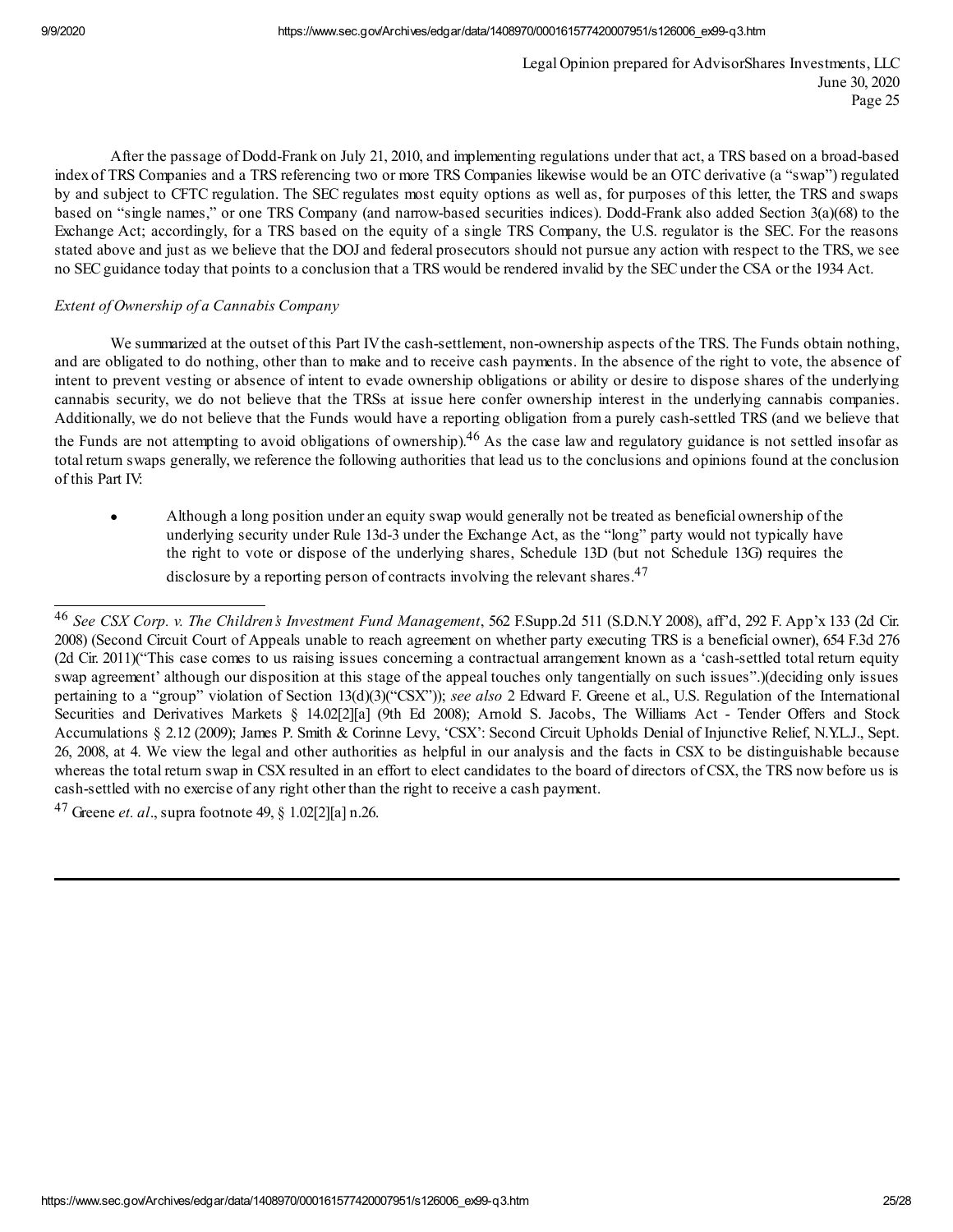- [A] person who is a party to a cash-settled swap does not beneficially own the securities subject to the swap if he does not have the right to vote or to sell those securities either pursuant to the swap's contractual terms or pursuant to another understanding or arrangement with the counterparty to the swap. Thus, a party to a cash-settled swap not possessing such voting or dispositive power has no Section 13(d) reporting duty, no matter how large a percent of the stock is the subject of the cash-settled swap.<sup>48</sup>
- The Division [of Corporation Finance, SEC] believes that interpreting an investor's beneficial ownership under Rule 13d-3 to include shares used in a counter-party's hedge, absent unusual circumstances, would be novel and would create significant uncertainties for investors who have used equity swaps in accordance with accepted market practices understood to be based on reasonably well-settled law.<sup>49</sup>

The TRSs to be executed by the Funds are, as noted above, security-based swaps regulated by the SEC and as the TRSs are cash-settled with no TRS term calling for TRS Company ownership by the Funds, the Funds should not have ownership or reporting obligations under the 1934 Act. As we have also noted, the underlying securities on which the TRSs will be based are companies with business activities conducted within the bounds of applicable local and state law, but not necessarily the CSA.

 $48$  Jacobs, supra footnote 49, § 12.12.

<sup>49</sup> Letter fromBrian V. Breheny, Deputy Director, Division of Corporation Finance, SEC, to Judge Lewis A. Kaplan, United States District Judge, Southern District of New York (June 4, 2008), *available at* http://www.givsondunn.com/publications/Documents/CSX-BrianBrehenyLtrtoJudgeKaplan.pdf).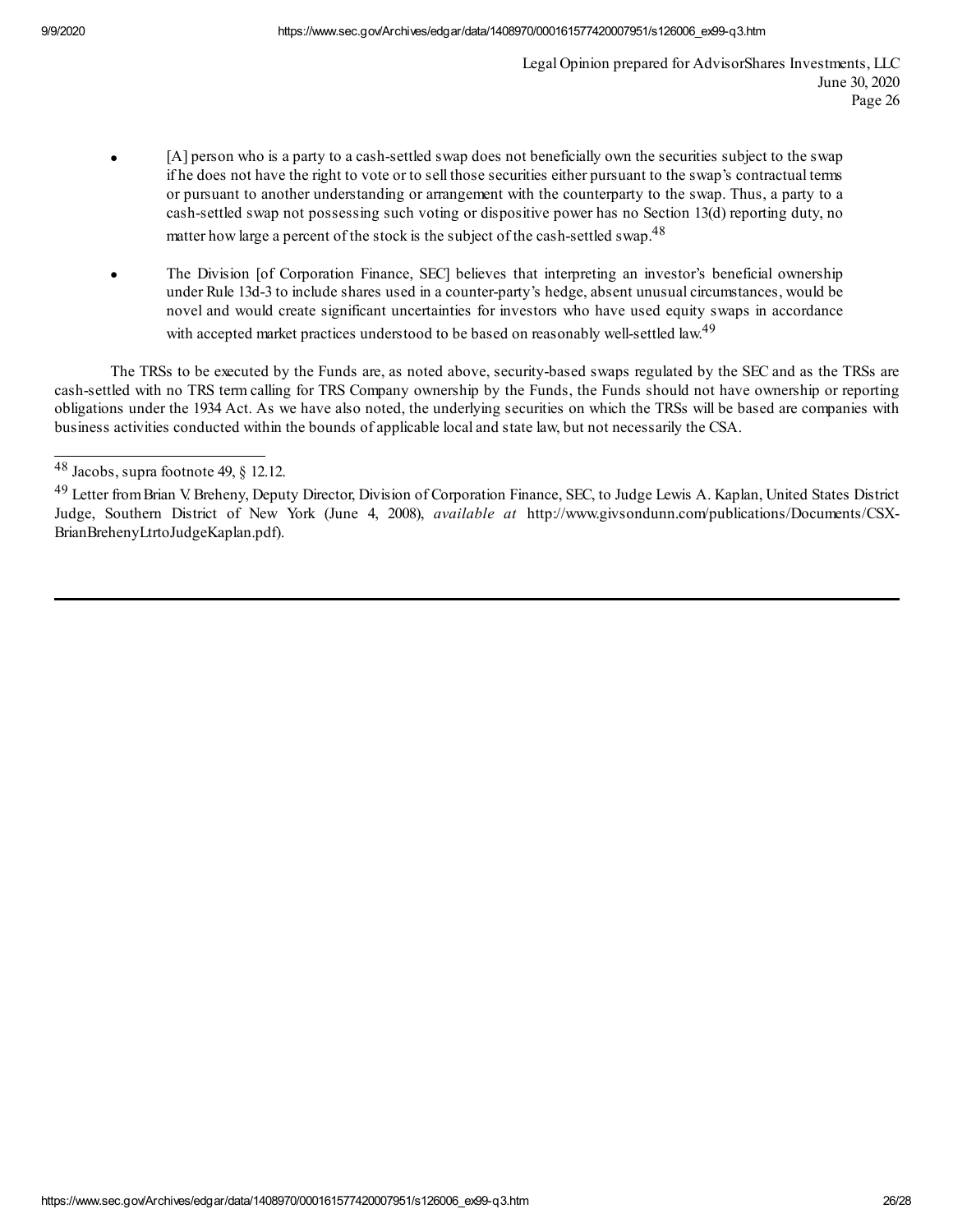### *TRS Opinions*

Based on the relevant facts pertaining to the TRSs as described in this Part IV of our letter, and subject to the TRS-specific qualifications, exceptions and limitations discussed below and the scope of this letter, we conclude, having due regard for legal considerations set forth herein, that, for purposes of the 1934 Act (as amended by Dodd-Frank) and the CSA and with respect to only the TRS and assuming full compliance with state law by the Cannabis Company referenced in the TRS (for the reasons stated on page 11 of this letter, we do not focus on state law and as we state in footnotes 7 and 23, we are aware of no federal investigation of any such Cannabis Company):

- The TRS Documentation (as defined below) should create legal, valid and binding obligations under New York law with respect to the Funds and their respective counterparties to a TRS;
- The TRS should not be rendered unenforceable due to a violation of the CSA;
- The Funds should not have ownership, pursuant to Rule 13d-3 promulgated under the 1934 Act, with respect to the Cannabis Company referenced in the TRS; and
- The Funds and their respective shareholders should incur no regulatory exposure or regulatory liability solely because a court of competent jurisdiction in the future holds that the TRS violates the CSA or the 1934 Act and in the event that the federal government declares at some future time that the TRS violates the CSA, the Funds and each of their TRS counterparties can terminate the TRS on a no-fault basis and use mid-market values calculated pursuant Section 6(e) of the ISDA Master Agreement.

The foregoing opinions are rendered at a "should" level of confidence, which involves a greater degree of certainty than a "more likely than not" opinion. However the foregoing opinions and this letter are not stated and rendered with unqualified guarantees with airtight certainty for two reasons: first, there is a complete void of on-point regulatory guidance by U.S. derivatives regulators (*i.e.,* the CFTC and SEC) with respect to OTC and exchange-traded derivatives referencing Cannabis Companies (including those companies, including, we assume for purposes of this letter, the TRS Companies, operating in compliance with State law) and (a) such regulators are currently evaluating the legality and enforceability of derivatives with the same or similar structure and legal documentation as the TRS before us and the regulators are basing their review on specific facts and new, to-be-proposed regulation and guidance which are not known to us as of the date hereof; (b) the SEC is evaluating regulations concerning the execution and settlement of derivatives generally, and OTC derivatives in particular, by investment vehicles regulated by the SEC under the 1940 Act and the SEC is basing its review and promulgation of new regulations on specific facts and new, to-be-proposed regulation and guidance which are not known to us as of the date hereof; and (c) exchanges and clearinghouses evaluating the legality of derivatives referencing hemp and/or cannabis companies are currently awaiting U.S. regulatory guidance on the application of the CSA and facts, legal issues and processes which are not known to us as of the date of this letter. Secondly, we have not investigated (x) the TRS Companies to determine whether those companies are in compliance with all applicable law including state law; (y) the operational aspects of the Funds including but not limited to its performance of TRS Documentation obligations, responses to margin calls and/or other requests from the Fund's counterparties in each TRS; (z) the compliance of the Funds with respect to 1940 Act diversification and other requirements which are or in the future may be applicable to the Funds.